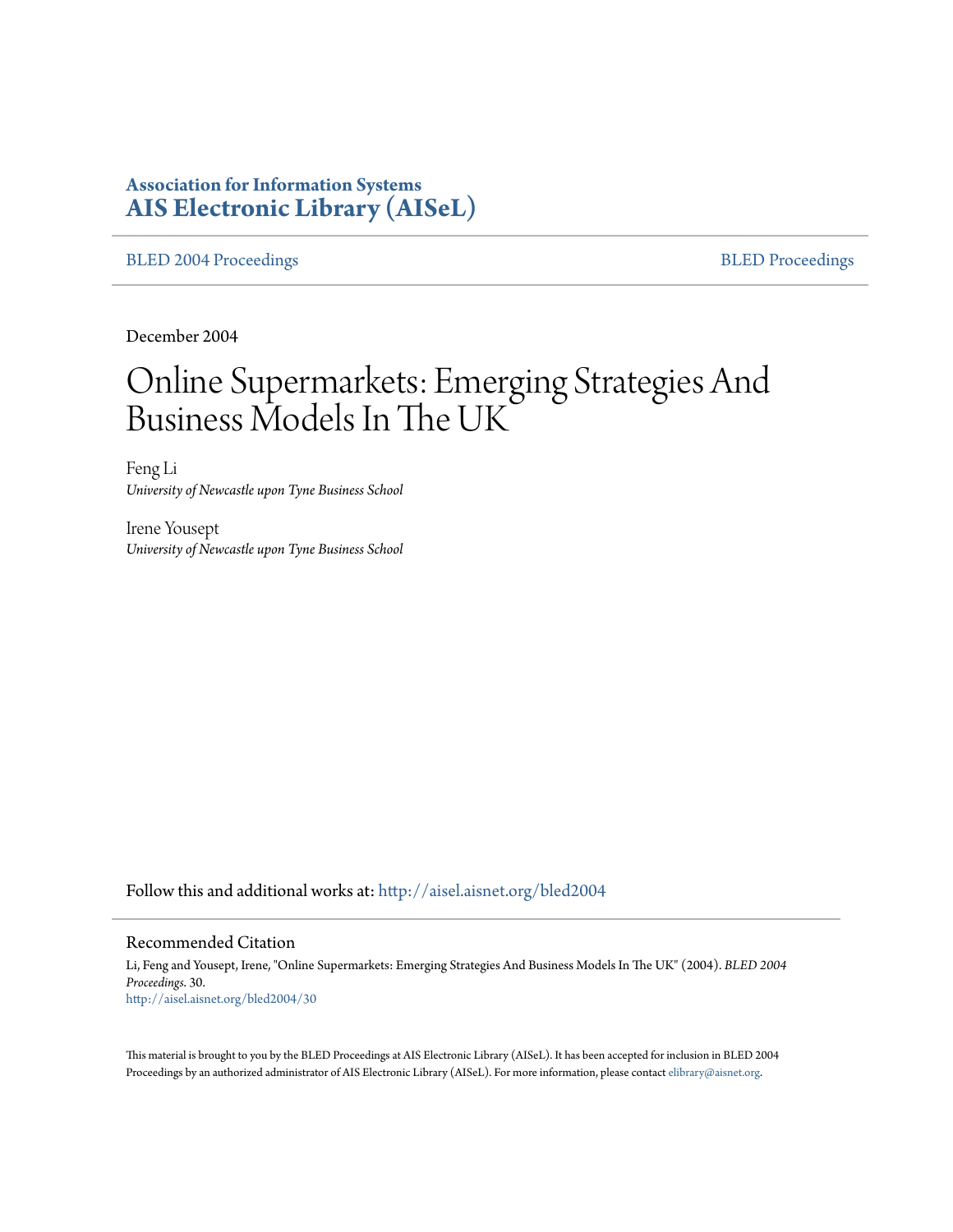## **17th Bled eCommerce Conference**

#### **eGlobal**

Bled, Slovenia, June 21 - 23, 2004

# **Online Supermarkets: Emerging Strategies And Business Models In The UK**

#### **Irene Yousept, Feng Li**

University of Newcastle upon Tyne Business School, United Kingdom Irene.Yousept@ncl.ac.uk, Feng.Li@nc,.ac.uk

#### **Abstract**

*The Internet has facilitated the emergence of new strategies and business models in several industries. In the UK, significant changes are happening in supermarket retailing with the introduction of online shopping, especially in terms of channel development and coordination, business scope redefinition, the development of fulfilment centre model and core processes, new ways of customer value creation, and online partnerships. In fact the role of online supermarket itself has undergone some significant changes in the last few years. Based on recent empirical evidence gathered in the UK, this paper will illustrate current developments in the strategies and business models of online supermarket retailing. The main evidence has been collected through an online survey of 6 online supermarkets and in-depth case studies of two leading players. Some of the tendencies are comparable to what happened in retail banking with the introduction of Internet banking, but other tendencies are unique to the supermarket retailing industry. This is a rapidly evolving area and further studies are clearly needed.* 

## **1 Introduction**

The Internet has facilitated the emergence of new business models in several industries. Previous research has revealed that the integrated models of retail banking have been challenged in the last few years, typified by the deconstruction of the integrated banking models and processes (Yousept, Nyotoprabowo and Li, 2002; Li, 2001; Seitz and Stickel, 1998). Many similar changes are happening in supermarket retailing with the rapid growth of online home shopping services. Changes in terms of channel development and coordination, products/service offering, value proposition model, and operations have been particularly significant. Based on recent empirical evidence gathered in the UK through in-depth case studies and online survey, this paper seek to integrate these different aspects to understand how the introduction of online supermarket influences one's business model design, offering a broad – helicopter – approach in understanding the phenomena. This paper will illustrate the development of online supermarket strategies and business models in the UK.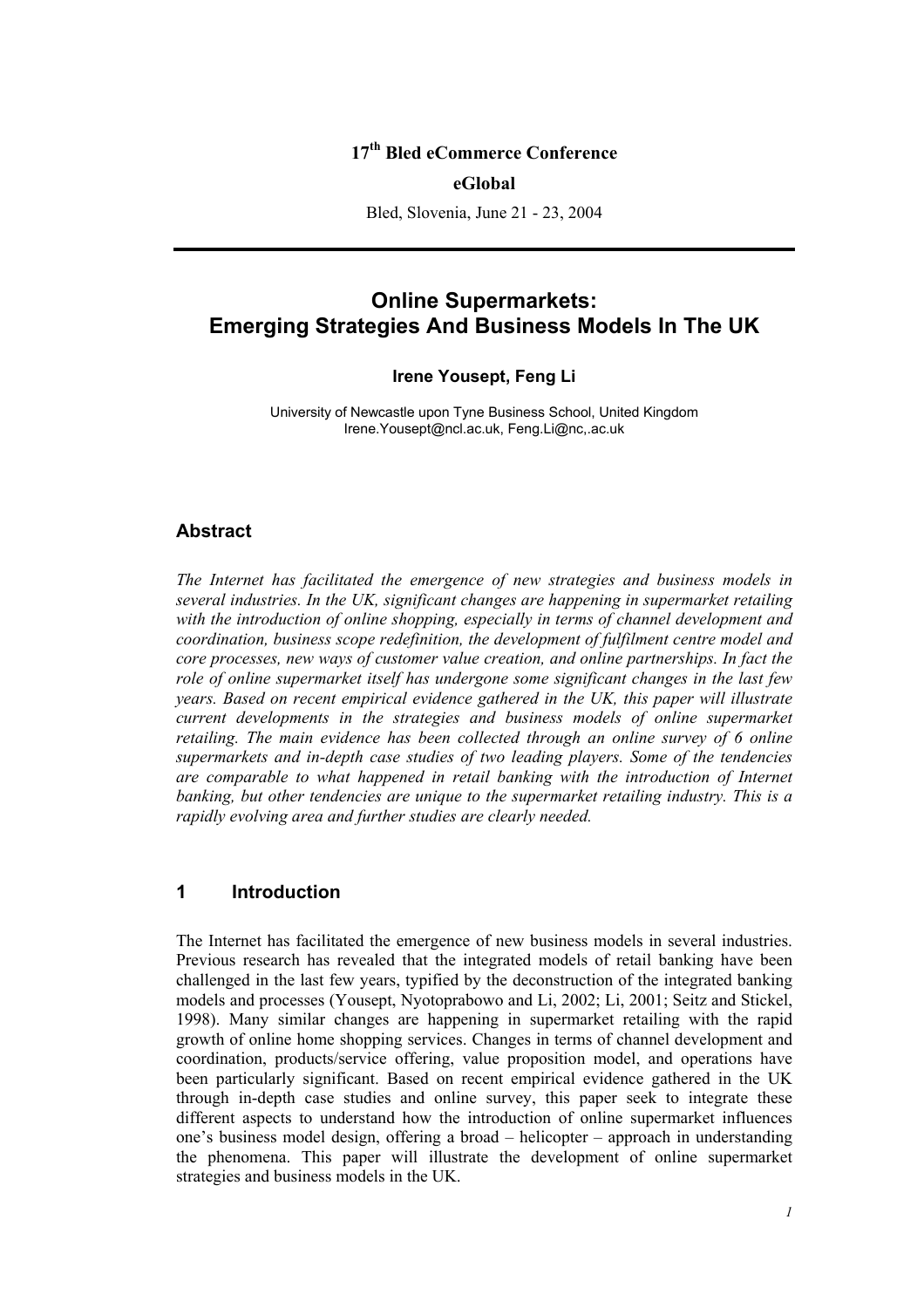In the next section, previous studies on aspects of online supermarket retailing business models will be critically reviewed and related issues will be highlighted. Following that, different frameworks from previous studies will be integrated to fulfil the objectives of this study. The research design and the background of the empirical work will then be illustrated, and some emerging tendencies will be discussed. This is still a rapidly evolving area, and new research is clearly needed along several themes, which will be highlighted in the final section of the paper.

## **2 Previous Studies And This Research**

The development of online supermarkets has undergone through two major phases. The first phase happened during the Internet boom, when virtual supermarkets were set up in the US. Examples include Peapod, Streamline, Webvan, HomeGrocer and GroceryWorks. Most of them have been closed down during the Internet bust (e.g., Webvan, Streamline, HomeGrocer). The ones that survived have been bought by brick and mortar incumbents: Peapod was acquired by Royal Ahold and GroceryWorks by Safeway.

Soon after the establishment of various virtual supermarkets, a new phase began when established brick and mortar supermarkets entered the online grocery shopping arena by adopting a 'click and mortar' strategy. In the US, there are Albertson's, Safeway, Wal-Mart, Publix, Lowes Food, and Santoni's; whilst in the UK there are Tesco, Sainsbury's, Asda, and Iceland. These players, by combining the strength of traditional retailing with Internet shopping, have achieved rapid growth. In addition, some old brick and mortar retailers also took over their virtual challengers and continued the development of the egrocery business by integrating new concepts with the conventional grocery business (Tanskanen, Yrjola and Holmstrom, 2002).

Studies of UK online supermarket strategies and business models have been very limited. Most existing studies were conducted in the US or Scandinavian countries where the history of online supermarket is a little longer. Most studies in the UK have focused on a specific aspect of online supermarket, such as the delivery centre model (Roberts, Xu and Mettos, 2003), the marketing aspect (Murphy and Bevan, 2001), a specific company's operation (usually Tesco) (Delaney-Klinger, Boyer and Frohlich, 2003; Child, 2002; Ring and Tigert, 2001; Seybold, 2001) or the general impact of the Internet on the Industry (DTI and PricewaterhouseCoopers, 2002). However, more recent studies began to examine both UK and US players in terms of marketing, operations and supply chain in a more integrated fashion (Boyer, Hult, Splinder and Santoni, 2003; Ellis, 2003).

In the last few years many studies of online supermarkets have investigated issues concerning process design and physical distribution (Burt and Sparks, 2003; Kamarainen, 2001; Punakivi and Saranen, 2001; Punakivi, Yrjola and Holmstrom, 2001; Yrjola, 2001; Smaros and Holmstrom, 2000), potential value proposition in online supermarket (Anckar, Walden and Jelassi, 2002; Tanskanen, Yrjola and Holmstrom, 2002), different online adoption models of grocery retailers (Charitou and Markides, 2003; Ring and Tigert, 2001), as well as the customer perceptions and marketing aspects of online supermarket (Zeng and Reinartz, 2003; Allen and Fjermestad, 2001; Seybold, 2001; Morganosky and Cude, 2000). These studies have provided a rich background on different aspects of online supermarket business. However, none of these studies have investigated how these changes are reflected in emerging business models in this sector.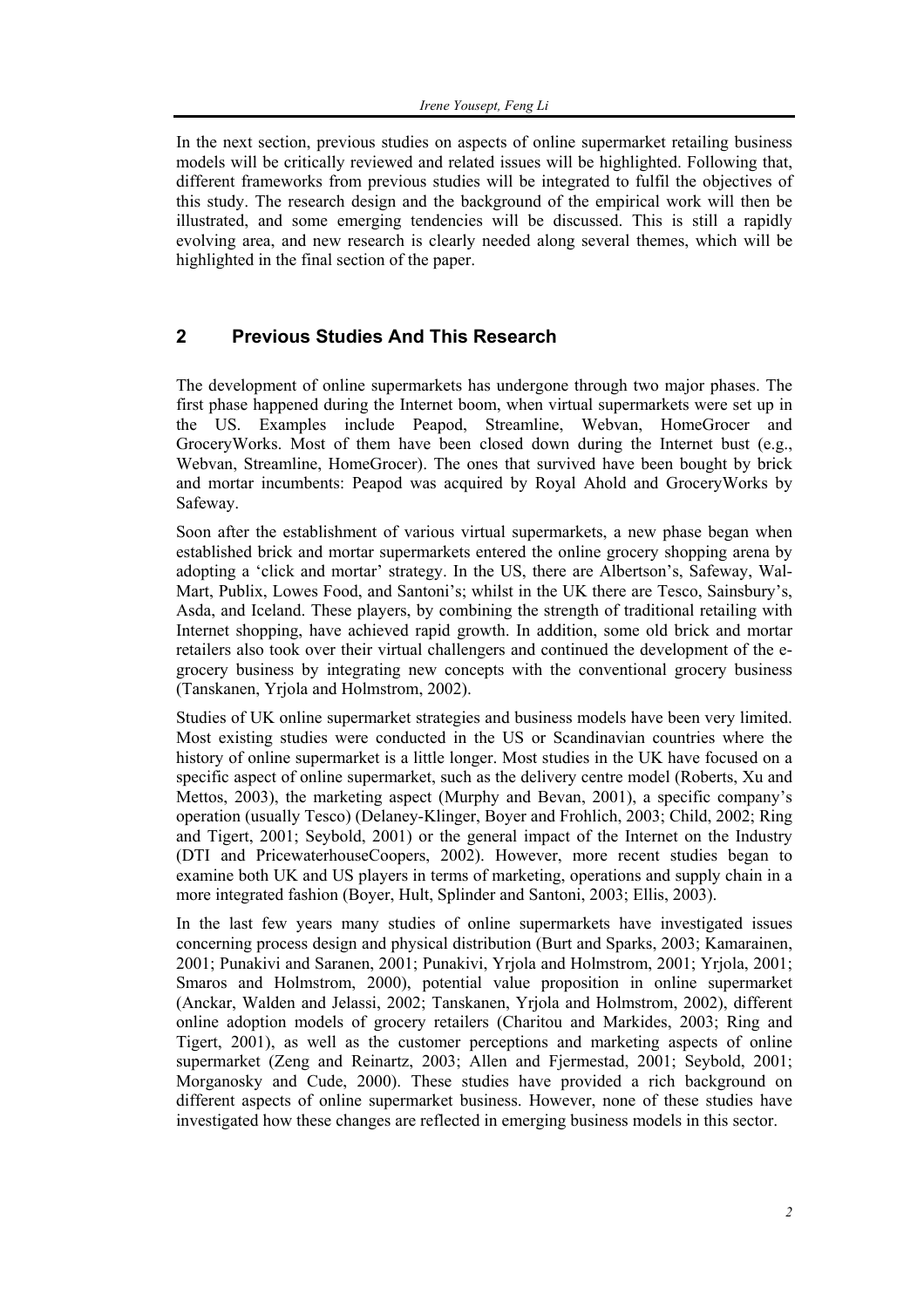## *2.1 Business Model*

Business model is the architectural configuration of different key elements of company's value creation system. It explains how a company create value to customers, generate revenue and therefore sustain its viability over a given business environment (e.g., in Chesbrough and Rosenbloom, 2002; Amit and Zott, 2001; Ethiraj, Guler and Singh, 2000; Hamel, 2000; Van der Heidjen, 1996). In the last few years the concept has been used in analysing the impact of Internet on a firm's competitive advantages (Ethiraj, Guler and Singh, 2000), evaluating new avenues for innovations in sources of value creation (Afuah and Tucci, 2003; Amit and Zott, 2001), and sharing knowledge of strategic nature and communicating Internet related business strategy to business partners (Osterwalder, 2002).

Hamel (2000) introduced a framework of business model, which enables the integration of different areas which this study is interested in, such as strategy, business definition , value chain configuration and process design, value offering, revenue generation, pricing model, value network, channel management, and customer relationship (Figure 1). As such, this framework will be used as a starting point of our analysis.



*Figure 1: Business Model Framework (Source: Hamel, G. (2000). Leading The Revolution. Boston, Harvard Business School Press: 96)* 

## *2.2.1 The Fulfilment (Picking) Centre*

A key element of online supermarket is how fulfilment is handled (Boyer, Hult, Splinder and Santoni, 2003; Ellis, 2003). There are three models available. The first is *to piggyback* on an existing supermarket, which is referred to as 'in-store picking'. The model can be adopted by using stores owned by the online supermarket itself or its partner(s). The second is to serve the online supermarket's customers by building a dedicated picking centre. With this model a company can serve a wider area and reduce the cost of picking. Furthermore, food quality as well as availability can be improved (Roberts, Xu and Mettos, 2003), but this model requires a significant upfront investment (e.g., Webvan spent \$25m for each automated picking centre (www.cnbc.com)).

A third option is the so called hybrid model - an operational option between in-store picking and a dedicated fulfillment centre (Yrjola, 2001). This model is created by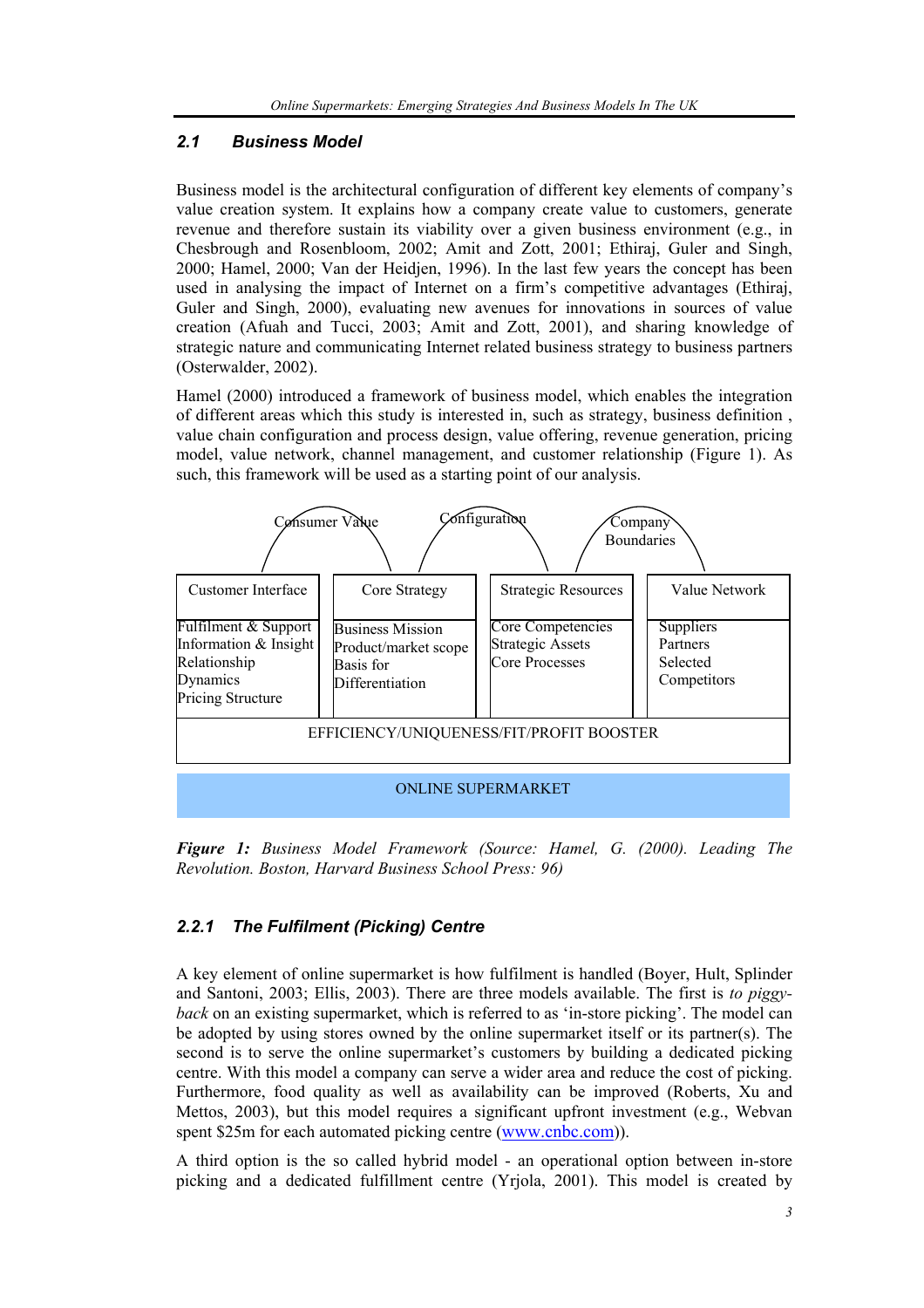incorporating Local Distribution Centres into traditional grocery supply chains. This option requires the redesign of the supply chain for various product groups; and in doing so the overall supply chain costs can be reduced by bypassing some stages for the picking for online customers (Tanskanen, Yrjola and Holmstrom, 2002).

## *2.1.2 The 'Last Mile' Problem*

The problem of home delivery represents a major challenge for any B2C e-commerce (Punakivi and Saranen, 2001; Punakivi, Yrjola and Holmstrom, 2001). An important aspect is the delivery time window offered to customers (Punakivi and Saranen, 2001). There are three delivery concepts: attended, unattended delivery and self pick-up. In an attended delivery, a customer must wait during an agreed time slot. Different combinations include 1 or 2 hour delivery windows, and the fulfilment of delivery in reference to when orders are placed: next day delivery or longer (Murphy and Bevan, 2001; Punakivi and Saranen, 2001; Punakivi, Yrjola and Holmstrom, 2001). In unattended delivery, fulfilment is conducted using 'reception box' and 'delivery box'. 'Reception box' is a refrigerated box which is installed in customers' site and 'delivery box' is an insulated box (Kamarainen, 2001; Punakivi and Saranen, 2001; Punakivi, Yrjola and Holmstrom, 2001).

Our literature research also highlighted a series of other issues, including value networks and company boundaries, the nature of customer value and channel complementarities. These issues will all contribute to the discussion of online supermarket business model, which this paper is interested in.

## *2.2 The Framework For This Study*

This study uses the business model building blocks by Hamel (2000) as a starting framework. However, Hamel failed to specify how some elements could be investigated, so we will combine this framework with various concepts from previous studies in our analysis.

The first concept is 'disruptive strategic innovation'. Charitou and Markides (2003) argued that online supermarkets represent a particular innovation in supermarket retailing business model, which is 'disruptive' (it is different from and in-conflict with the 'norms' in the industry), and 'strategic' (it challenges the rules of the game). 'Strategic innovation' can be investigated by analyzing a company's decisions on *who* the target customers are, *what* part of the customers' value system is being satisfied and *how* such needs/wants are satisfied (Markides, 1999a). It is argued that by challenging the rules of the game, strategic innovator has the potential to beat the competition and acquire incumbents' market share.

The second concept is the 'web strategy' (Hagel III and Singer, 1996). 'Webs' are clusters of companies that collaborate around a particular architecture (a technological standard/other common platform) to deliver independent elements of an overall value proposition that grows stronger as more companies join the set. Particularly, online supermarkets are based on 'customer webs' which are organized around the behaviour and spending patterns of a particular market. Each member of a web is wholly independent, only pursuing its economic self-interest in adopting web-like behaviour.

Thirdly, in terms of strategic resources and configuration, the discussion delineated previously on different e-fulfilment models and 'last mile' problem are used to analyse process design in adopting online supermarket ventures. Related to these issues is the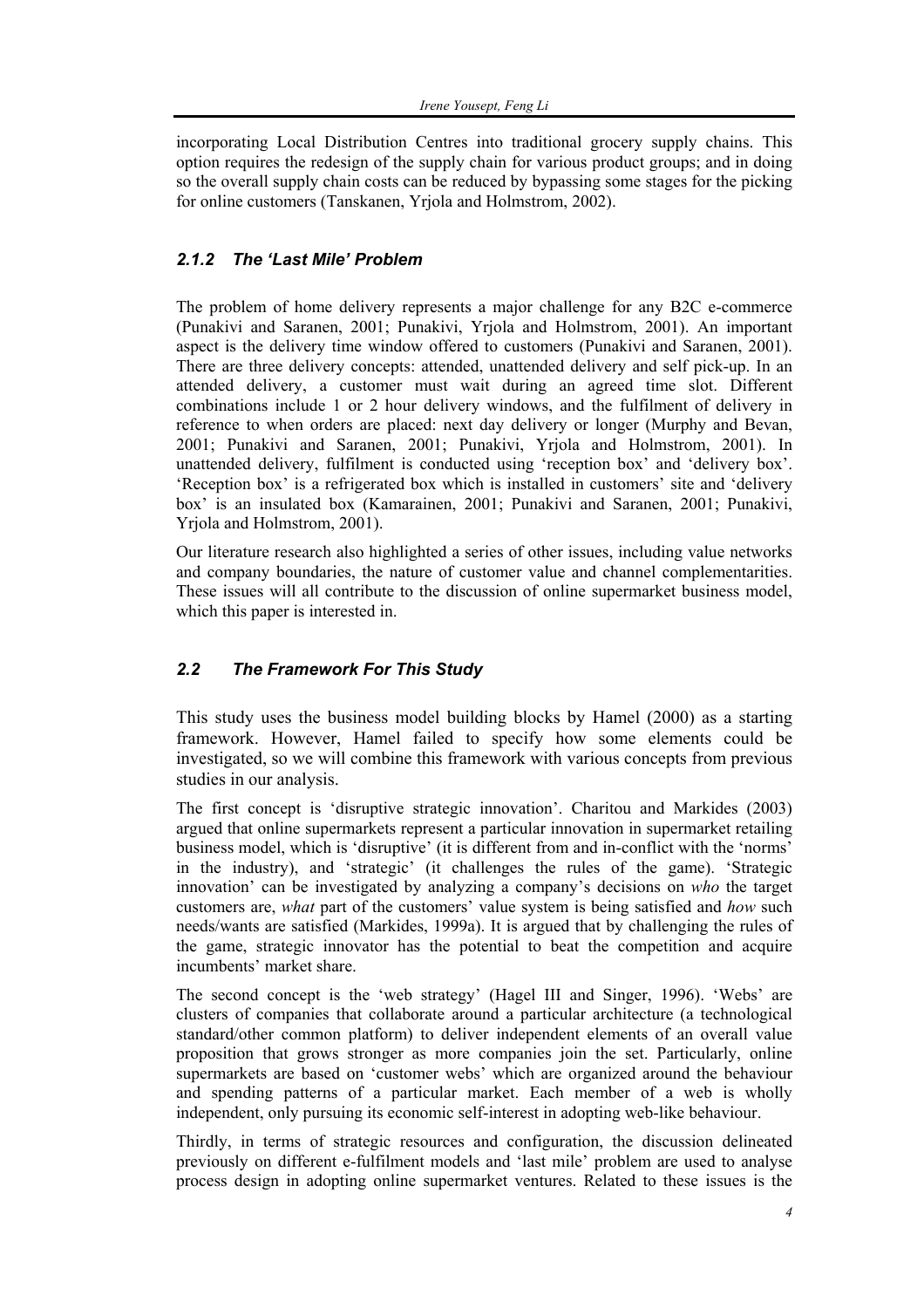*delivery charge*. Due to the nature of product offering in supermarket businesses, the lowcost provision of the Internet can hardly be exploited. The cost involved are often compensated with some form of charge, which are the only major differentiating factors on pricing strategy between different online players (in addition to their traditional pricing).

Lastly, in terms of customer interface, it is important that the configuration of different channels to market is analysed (as Hamel, 2000). Murphy and Bevan (2001) have developed a study that can be adopted for this research. We adapt their method of assessment for online supermarket to fit in Hamel's framework in conjunction with other studies outlined in this section. Therefore, instead of seeking to understand customers' perceived value from online supermarket as did Murphy and Bevan, we analyse channel complementarities as well as critical success factors for digital channels of supermarket retailing.

# **3 Methodology**

 $\overline{\phantom{a}}$ 

This paper is based on an intensive research of the UK supermarkets in offering online services. Given the nature of the key issues, a *qualitative*, interpretive approach has been adopted (following Yin, 1994). Rather than proposing hypothesis to be tested, qualitative approach is more interested in *"formulating* (research) *questions to be explored and developed in the research process..."* (Mason, 2002)(p. 19). In this paper the research question posed is, "How the adoption of B2C Internet enterprises are materialised in the design of UK supermarkets' business models?" Related to this, the paper is also interested in appreciating the emerging business models in the UK online supermarkets.

To provide a background and to provide a broad – umbrella – approach to answer the research question, we first conducted a qualitative, online survey of *all* supermarkets providing online grocery services in the UK: Asda, Iceland, Ocado, Sainsbury, Tesco and Waitrose<sup>1</sup>. The findings from this survey, along with the framework described in the previous section, were then used as to the basis for two intensive case studies, which serve as the main empirical work for this research. The choice of case studies was significantly determined by accessibility to high-powered personnel (to act as key informants).

For the online survey, we qualitatively examined the websites of these companies using a framework we built from previous studies (section 2.2.). There are however, some limitations to this research design, especially in capturing the intangible aspects. We recognise that several aspects of the business model cannot be fully captured through a survey, such as the ones related to strategic motives and strategic inspirations. These aspects were investigated in the case study research.

In addition to examining the websites, we also conduct actual online shopping, contacted the customer service of these companies, and gathered secondary information from newspapers, published studies and other sources, but we did not conduct a survey of customers. In examining the element of customer value as well as customer interface we followed Murphy and Bevan (2001): a basket of items was produced containing "*products that can be described as commodity, commonly available from most supermarkets, therefore serving as a useful means for this survey*" (p. 284). Such an

 $1$  In the UK, there are in total 15 groups of supermarket retailers. Out of these, 6 offer online grocery shopping. Due to the small number of the population, instead of sampling, we have surveyed them all.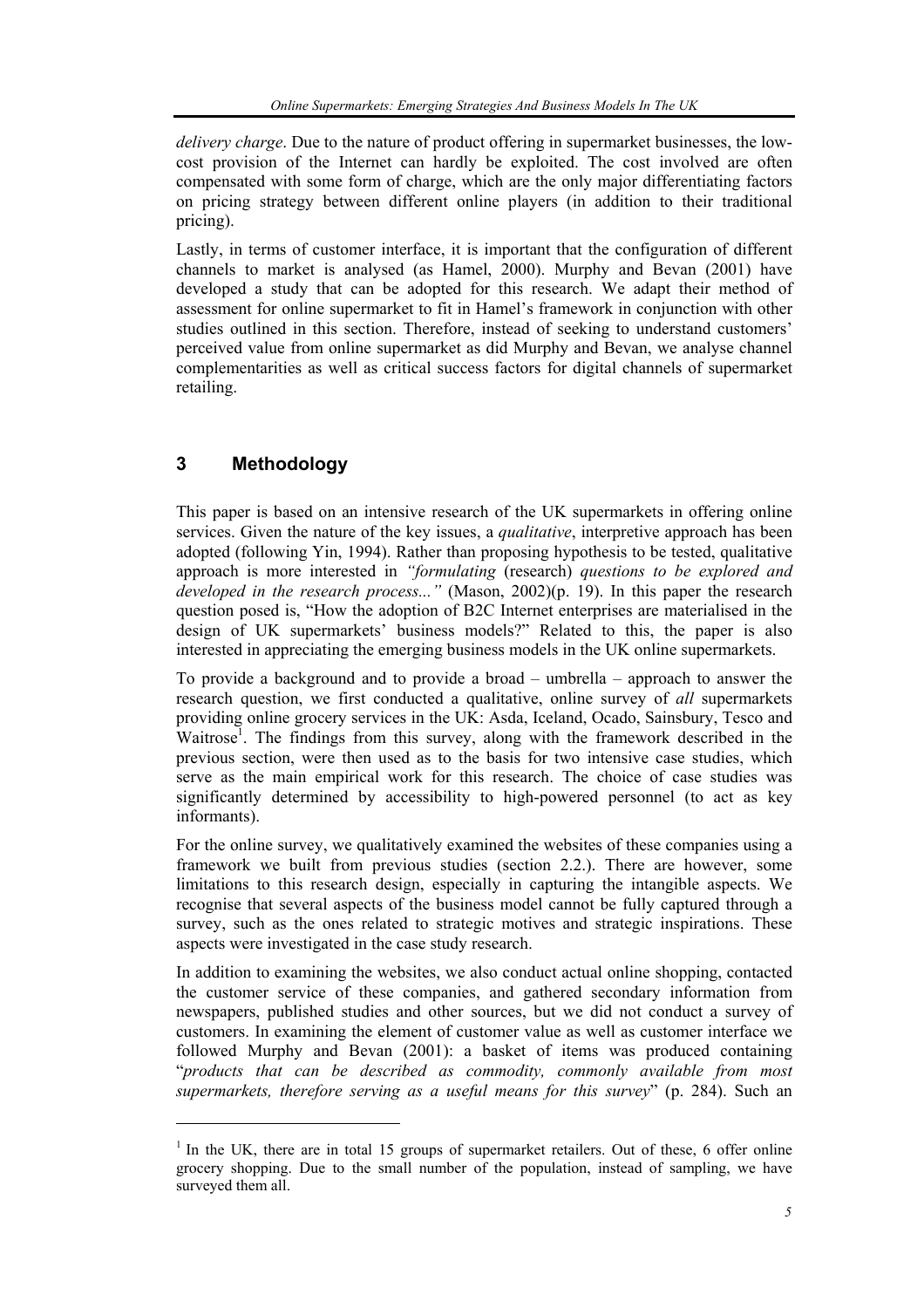approach is taken to examine the different value offering of various online supermarkets and how it impacts their business models. The products we used for the testing comprise: Bread (Hovis medium sliced), Milk (semi-skimmed 2 pints), Ice cream (1 litre of chocolate flavour), 4 large baking potatoes, 1 multipack of Walker crisps, 5 bananas, and 1 jar of cherry jam. A shopping team was then assigned to conduct the shopping process on different supermarkets' websites.

#### *Table 1: Survey Questions*

j.

 $\blacksquare$ 

| <b>OUESTIONS</b>                                                        |
|-------------------------------------------------------------------------|
| What are the different products on offer?                               |
| What is the fulfilment centre model?                                    |
| What is the delivery service model?                                     |
| Delivery details and times                                              |
| Are there delivery cost?                                                |
| How much of the UK population covered?                                  |
| What are the areas of partnerships concerned with the online offerings? |
| What are the different channels to conduct shopping?                    |
| What is the size of the range?                                          |
| Are the prices the same as in physical store?                           |
| How are the products categorized?                                       |
| How & when do you pay?                                                  |
| How safe is it?                                                         |
| Speed and ease of use?                                                  |
| Any recipe details and ingredients available?                           |
| Can you create regular shopping list?                                   |
| Can you use loyalty cards and coupons?                                  |
| What happens if deliveries make mistakes?                               |
| Is there any help mechanisms or ways of contacting stores for guidance? |
| Is the online basket information easy to use and alter?                 |
| Can you get product information on labelling detail?                    |
| Is the product on offer same as in store?                               |
| Can you alter & update order?                                           |
| Any comments on site?                                                   |

The main empirical base of this research is an intensive case study approach of two global supermarket retailers. Semi-structured interviews were carried out with senior managers so that a strategic perspective on online supermarket and their future developments can be obtained. Views from IT/IS Directors and some senior managers as well as people in charge of new electronic channels were also collected to understand how strategic views are translated into actions in each of the supermarkets. Each interview lasted for at least one hour (some of them considerably longer), often followed by e-mail and phone calls to clarify particular points. In addition, a significant amount of information was gathered from secondary sources,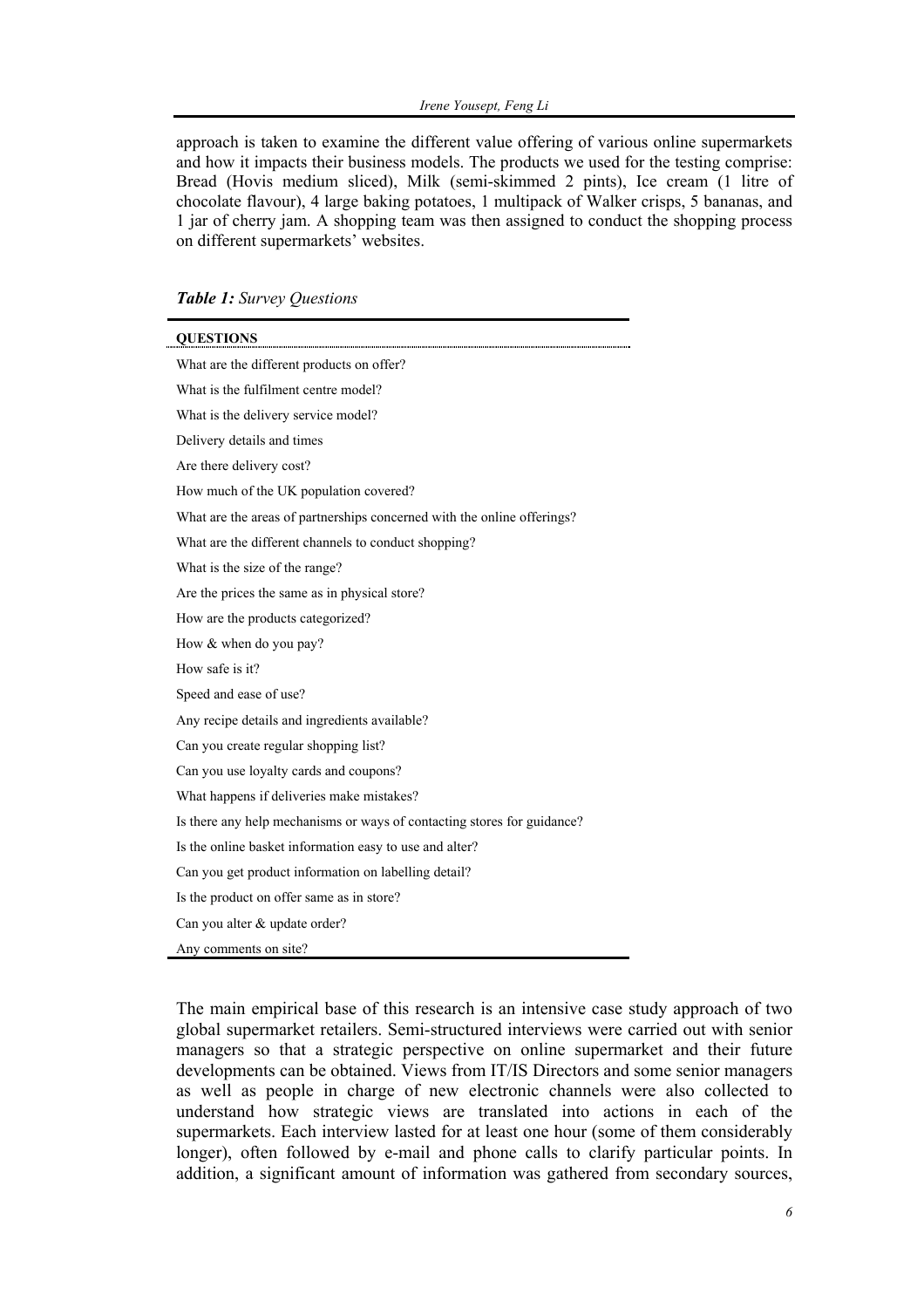such as company annual reports, press releases, newspaper clippings and other studies. The web sites of these companies were visited and examined and their services were tried out. A relatively complete profile of each case has been built up by combining and verifying information from different sources. Overall, 5 interviews for the first case study company, and 3 interviews for the second were conducted.

# **4. Online Survey: Some Emerging Tendencies In The UK**

The first phase of the empirical work comprise of an online assessment of all 6 online supermarkets in the UK**.** The results are summarised in table 2:

| <b>Elements</b> of<br>business models |                                               | Asda                                                                                                                                               | <b>Iceland</b>                                   | Ocado                                                      | <b>Tesco</b>                                                                                                                                                                                                                | Waitrose                                                                              | Sainsbury                                                                                              |
|---------------------------------------|-----------------------------------------------|----------------------------------------------------------------------------------------------------------------------------------------------------|--------------------------------------------------|------------------------------------------------------------|-----------------------------------------------------------------------------------------------------------------------------------------------------------------------------------------------------------------------------|---------------------------------------------------------------------------------------|--------------------------------------------------------------------------------------------------------|
|                                       |                                               | (Asda @t Home)                                                                                                                                     |                                                  |                                                            | (Tesco.com)                                                                                                                                                                                                                 | (WaitroseDeliver) (Sainsbury's To                                                     | You)                                                                                                   |
| Core Strategy                         | Products<br>on offer                          | Grocery, music/<br>videos/books/dvds/ Appliances on a<br>games,<br>pharmacies,<br>home&leisure and<br>financial service                            | Grocery and<br>separate section                  | Grocery                                                    | Grocery and financial Grocery and wine, Grocery, music/<br>services, telecoms,<br>wine, electrical,<br>dyds/books/ musics/<br>videos/games, nutri<br>centre, utilities, ISP,<br>travel, diets/health<br>services            | gifts, limited<br>specialist travels<br>and lifestyle<br>solutions.                   | videos/books/<br>dvds/games, wine,<br>banking, telecom,<br>utilities, wine,<br>electrical              |
| <b>Strategic Assets</b>               | <b>Fulfilment</b> In-Store<br>centre<br>model |                                                                                                                                                    | In-Store                                         | Dedicated<br><b>Fulfilment Centre</b>                      | In-Store                                                                                                                                                                                                                    | In-store                                                                              | Dedicated and in-store                                                                                 |
|                                       | <b>Delivery</b><br>service<br>model           | Attended                                                                                                                                           | Attended                                         | Attended                                                   | Attended                                                                                                                                                                                                                    | Attended                                                                              | Attended                                                                                               |
|                                       | <b>Delivery</b><br>details &<br>times         | Next day if<br>ordered before 5<br>pm, 7 days a week, pm, anytime<br>anytime between<br>10 am-10pm; 2<br>hour slot; pick up<br>service             | Next day if<br>am-8 pm; 2 hour hour slot<br>slot | ordered before 3 in advance, Mon-<br>Fri 10 am-10 pm,      | Can book 21 days Mon - Sat between<br>$9am - 11pm$ , and<br>Sunday between 10am 8 am -10 pm<br>mon-fri from 10 Sat 8 am-10 pm; 1 - 3pm, can book up to Saturday 8 am -6<br>3 weeks in advance; 2 pm, Sunday 10<br>hour slot | Mon-wed & fri 8<br>$am - 8$ pm, Thurs<br>am-12 pm; 2 hour<br>slot; pick up<br>service | Next day, anytime<br>mon-fri 10 am-10pm,<br>Saturday 10 am -8<br>pm, Sunday 10 am-4<br>pm; 2 hour slot |
|                                       | <b>Delivery</b><br>charges                    | £4.25, free<br>order>99                                                                                                                            | No but order<br>must > £40                       | £5, order must $\ge$ =<br>$>=f75$                          | £3.99-£5.99<br>£25, free for order depending on delivery<br>time                                                                                                                                                            | £5, min order £50 $£5$ any order                                                      |                                                                                                        |
|                                       | of UK<br>covered                              | <b>Proportion</b> Households served 98% population 12.5% of UK<br>by 30 stores<br>population around England<br>and Wales (30% of<br>UK population) |                                                  | population across<br>Greater London,<br>Hertfordshire area | 96% population                                                                                                                                                                                                              | less than Ocado                                                                       | Data not available, 75% of population                                                                  |
| Value Network                         |                                               | <b>Partnerships</b> Financial<br>services                                                                                                          | none                                             | Grocery: Waitrose Financial Service;                       | Telecom; Women<br>Portal, Health Portal,<br>Travel, utilities,<br>Game/Musics/<br>Books/Videos/Electric<br>al                                                                                                               | Delivery service<br>(Ocado) and<br>premium general<br>merchandise)                    | Financial services,<br>utilities, telecom,<br>travel, art,                                             |

*Table 2: Online Survey: Elements Of Business Models In UK Online Supermarkets*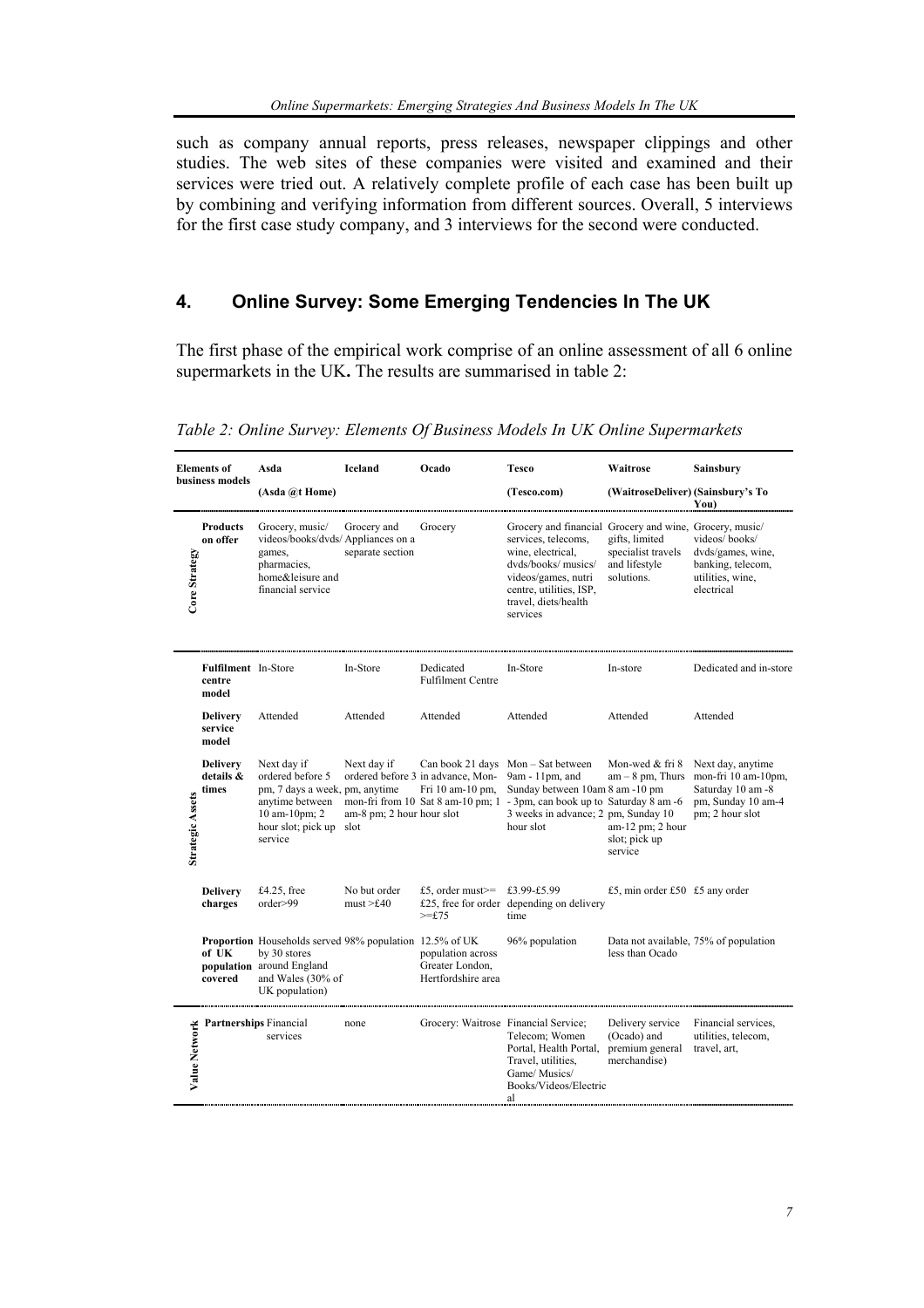|                                 | <b>Channels</b>                                                                                               | Physical<br>Shopping                                   | Phone, Internet, Phone, Internet, Internet only<br>CD Rom,<br>Digital TV,<br>stores      |                                                                        | Telephone, Internet, Pocket<br>Shopper, stores                                                                                                           | Telephone,<br>Internet, Physical interactive<br>Shopping                                                     | Internet,<br>digital TV,<br>Physical<br>Shopping                                    |
|---------------------------------|---------------------------------------------------------------------------------------------------------------|--------------------------------------------------------|------------------------------------------------------------------------------------------|------------------------------------------------------------------------|----------------------------------------------------------------------------------------------------------------------------------------------------------|--------------------------------------------------------------------------------------------------------------|-------------------------------------------------------------------------------------|
|                                 | Size of the range $>14,000$ lines                                                                             | food/non food                                          | $+/- 4,000$ lines $+/-11,000$                                                            |                                                                        | 20,000 lines                                                                                                                                             | $+/- 11,000$ lines $+/- 17,000$ lines                                                                        |                                                                                     |
|                                 | Prices same as<br>store                                                                                       | Yes                                                    | Yes                                                                                      | Yes with<br>Waitrose's<br>Store                                        | Yes                                                                                                                                                      | Yes                                                                                                          | Yes                                                                                 |
|                                 | <b>Products</b><br>categoriza-tion                                                                            | Aisles, colour<br>& Search<br>facility                 | Aisles $\&$<br>coded, shelves shelves, Search shelves, Search details<br>facility        | Categories $\&$<br>Facility                                            | Departments, aisles, shelves                                                                                                                             | Aisles & shelves, Aisles &<br>search facility                                                                | shelves, search<br>facility                                                         |
| Customer Value/Interface        | How & when to Credit/Debit<br>pay                                                                             | card, upon<br>checkout                                 | Credit/Debit<br>card upon<br>checkout                                                    | Credit/Debit<br>card, upon<br>checkout, John<br>Lewis card,<br>monthly | Credit/Debit card                                                                                                                                        | Credit/Debit card Credit/Debit<br>upon checkout, card upon<br>john lewis card, checkout<br>bill sent monthly |                                                                                     |
|                                 | <b>Security</b>                                                                                               | 128 bit<br>encryption                                  | Encrypted with Encrypted with<br>128 bit<br>encryption                                   |                                                                        | Encrypted with 128 bit<br>encryption                                                                                                                     | Encrypted with Encrypted with<br>128 bit<br>encryption                                                       | 128 bit<br>encryption                                                               |
|                                 | Speed                                                                                                         | $12 \text{ min}$                                       | $12 \text{ min}$                                                                         | $16 \text{ min}$                                                       | $12 \text{ min}$                                                                                                                                         | $17$ min                                                                                                     | $16 \text{ min}$                                                                    |
|                                 | <b>Recipe and</b><br>ingredients<br>available                                                                 | Yes                                                    | Yes                                                                                      | No, must go to Yes<br>Waitrose's page                                  |                                                                                                                                                          | Yes, really<br>interesting                                                                                   | Yes, quite a<br>good range of<br>this                                               |
|                                 | Regular<br>shopping list                                                                                      | Yes,                                                   | Yes,                                                                                     | Yes                                                                    | Yes.                                                                                                                                                     | Yes                                                                                                          | Yes,                                                                                |
|                                 | <b>Loyalty cards &amp; No</b><br>coupons                                                                      |                                                        | Yes, e-<br>Vouchers                                                                      | Lewis Card                                                             | Vouchers, John Yes, clubcard, e-Vouchers, can John Lewis card, Yes, Nectar (e-<br>use Sainsbury's coupon                                                 | no coupon                                                                                                    | Vouchers) and<br>Tesco's<br>vouchers                                                |
|                                 | Help / guidance                                                                                               | Yes, 'help'<br>section,                                | Yes, 'help'<br>section, phone,<br>phone, email fax, post, email. a home visit,           | Yes, 'help'<br>section, arrange email<br>phone, email                  | Yes, 'help' section, phone,                                                                                                                              | Yes, 'help'<br>section, phone, section, phone,<br>post, email.                                               | Yes, 'help'<br>post, email.                                                         |
|                                 | Is the online<br>basket<br>$\sim$ information easy shown all the time on the<br>to use and alter? time on the | Yes, the<br>basket is<br>corner of page                | corner of page                                                                           | time on the<br>corner of page                                          | Yes, the basket Yes, the basket Screen shows last 3 orders<br>is shown all the is shown all the every time, basket can be<br>viewed fully separately     | Yes, summary<br>of basket<br>showing last<br>order and total corner of page<br>price all the<br>time         | Yes, the basket<br>is shown all the<br>time on the                                  |
| Customer Value/Interface (contd | Labelling details Yes on some Yes on some<br>on product<br>information                                        |                                                        |                                                                                          | Yes on some                                                            | Yes on some                                                                                                                                              | Yes on some                                                                                                  | Yes on same                                                                         |
|                                 | Product on offer Yes<br>same as in store?                                                                     |                                                        | Yes                                                                                      | Yes with<br>Waitrose                                                   | Yes                                                                                                                                                      | Yes                                                                                                          | Yes                                                                                 |
|                                 | Alter & update<br>order                                                                                       | order is due to is due to be<br>be delivered delivered | up to 5pm on up to 3pm on the Yes, even on<br>the day before day before order the day of | delivery, but<br>with cost (need<br>to call)                           | Yes, before 4 pm a day before Yes before<br>delivery                                                                                                     | midday on<br>delivery/collecti arranged<br>on                                                                | Easily use and<br>pleasantly                                                        |
|                                 | <b>Other comments</b> Comprehensiv Really user<br>on site                                                     | e and easy to friendly and<br>use                      | really<br>comprehensive                                                                  | Simple,                                                                | Really user friendly and really<br>comprehensive comprehensive, but cluttered<br>and easy to use. with so many different<br>products/ services/solutions | Quite good,<br>help section                                                                                  | up to 9pm on the<br>night before<br>could be better order is due to be<br>delivered |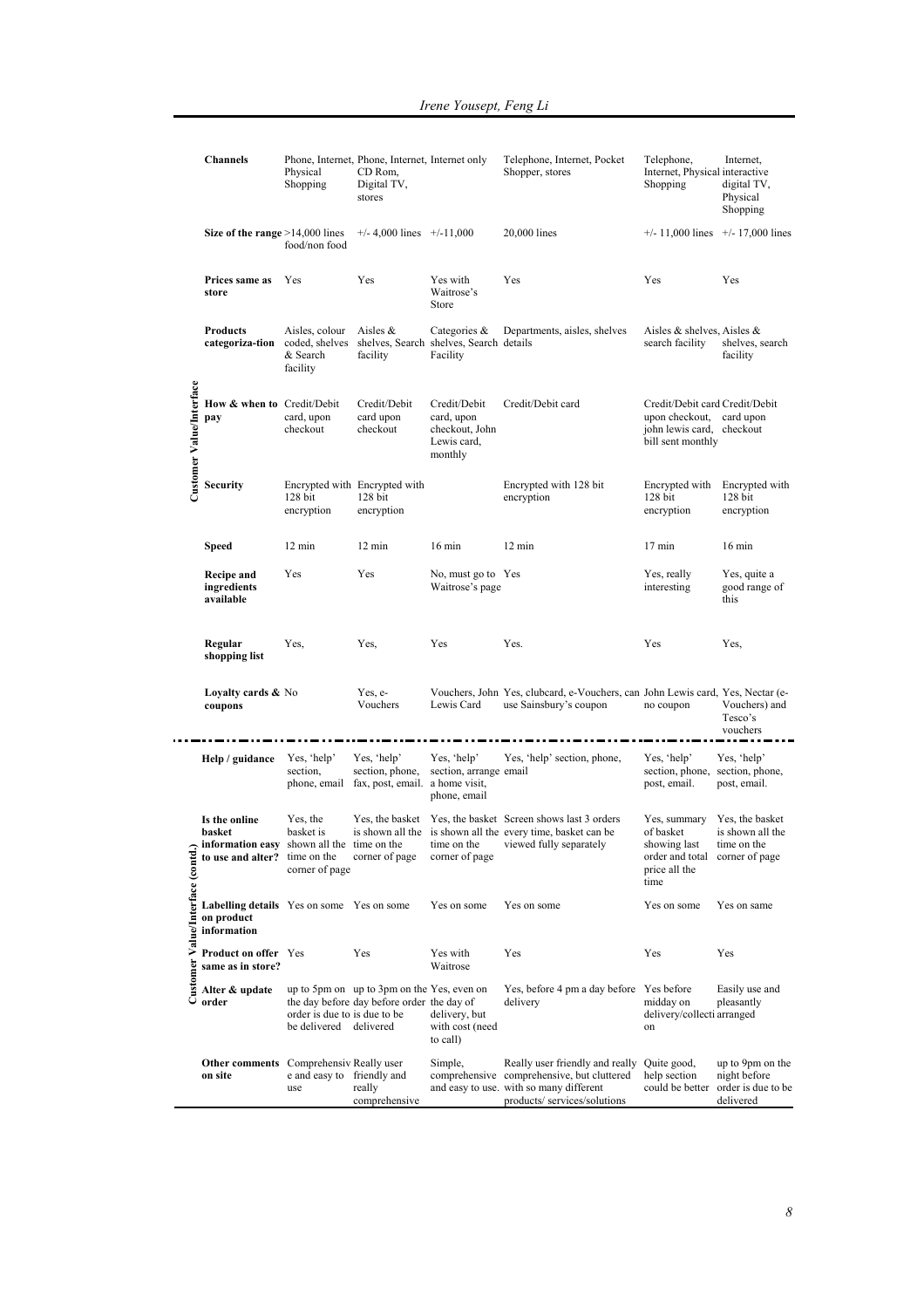The survey highlighted a series of issues. The first is the change towards 'Martini' Style Shopping: Anytime, Anywhere and Anyhow. There is an increasing demand for shopping ubiquitously. Technologies are fast becoming widely available and consumers are increasingly mixing internet and offline shopping with growing confidence. Different channels ranging from telephone to wireless devices are now utilised by supermarkets to provide their offerings.

Our online survey also revealed a series of Critical Success Factors for Digital Channels: speed and ease of use – including shopping list facility; performance; product categorisation – building virtual reincarnation of stores; online basket function and security. Also, most retailers recognise the importance of the learning curve in using the online channel by customers – a significant factor confirmed by Ellis (2003). They are trying to take customers beyond the online shopping learning stage as soon as possible.

Thirdly, the business scope of most supermarkets has been expanding rapidly, often in goods/services that have never been thought of previously, such as utilities, telecoms, financial services, and even travel. As such, the industries in which online supermarkets are competing have changed. Fourthly, supermarkets are utilising their online arms to create a new bundle of products/services to offer *life-style solutions*. Typically around Food and drink related services, some supermarkets offer party organising (e.g., Waitrose with 'by invitation'), online diet recipes (e.g., Tesco with iVillage), health centre, wine class travel, and others.

Choosing the fulfilment model is one of the most important considerations in designing an online shopping service with significant cost implications. The comparison of the actual costs (£24 for in store fulfilment and £15 for dedicated centres – as revealed in www.ft.com) and the delivery premium charged by different online supermarkets (£3.99 - £5.99) reveals how hard it is to make the business profitable. This is further complicated by the delivery details and routes. Most supermarkets are adopting 2-hour delivery slots, except for Ocado with a 1-hour delivery slot. UK players are quite conventional in their delivery service models, all of which adopting attended delivery concept.

## **5. Online Supermarkets In The UK: Key Issues Emerging From The Case Studies**

The online survey was followed by two intensive case studies, which not only confirmed most of the issues discussed in the last section, but several other new trends have also been identified. Similar tendencies have also been found in the banking industry (Yousept, Nyotoprabowo and Li, 2002), implying they are generic rather than sector specific.

### *5.1 Online Supermarkets: Strategic Innovation Through The Customer Web*

Home shopping has been around for quite some time. In the early days, the operation was conducted using catalogue and call centres: phone and fax, similar to those in the fashion retailing industry. However, these activities proved to be too expensive for supermarkets as food's margin was very small. As revealed by E-commerce General Manager in Company A, Internet was then seen as a medium that offered a cheaper alternative for home-shopping. UK players were also very much inspired and challenged by virtual pure play new entrants in the US, and they started to embrace the online home shopping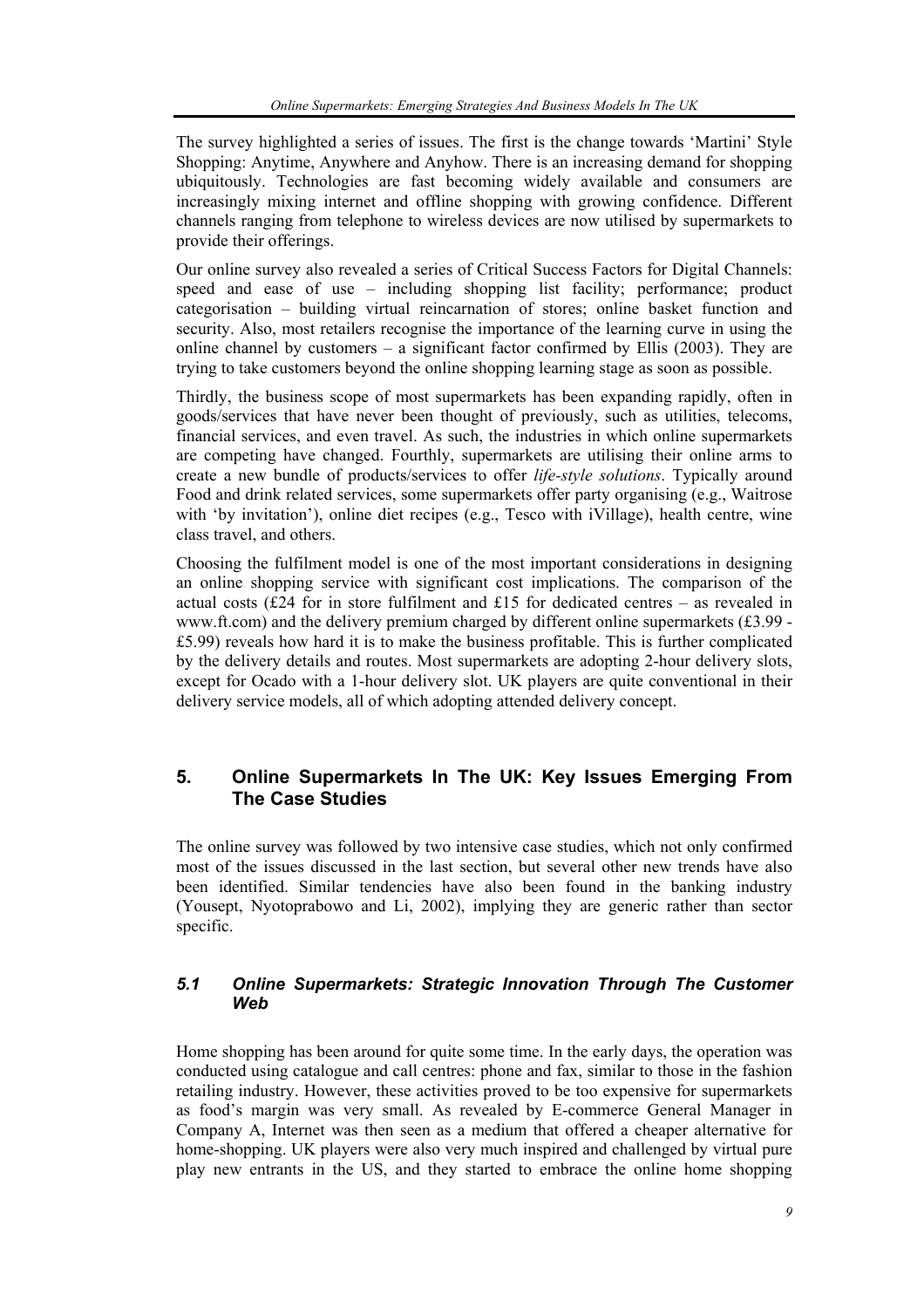model. Call centres were replaced by websites and customers were encouraged to conduct their home-shopping via the Internet.

Nevertheless, exploiting growth opportunity is merely the tip of the iceberg. More fundamentally, the online shopping phenomenon mirrors the manifestation of two strategic thinking: strategic innovation and web strategy. Online supermarket signifies the conduct of strategic innovation: changes in one's business model that is different from the traditional ways of competing within the particular industry<sup>2</sup>. In particular, 3 adoption models are identified in the online supermarket context: virtual pure play, baby esupermarket and hybrid – brick and click – model. Each of them will be discussed later.

Furthermore, the case studies have revealed a particular characteristic of Internet-enabled strategic innovation in the supermarket business: the exploitation of the 'customer web'. By exploiting the ownership of customer relationship, a unique customer database can be built, which create the necessary economic incentives to mobilise other web participants interested in reaching the same customer segment. Such characteristic is also apparent in Financial Service companies and some other unique companies (such as Reader's Digest).

On the one hand, online shopping infrastructure facilitated the advancement to existing customer database which will strengthen the customer web. Company B for example revealed that online supermarkets allow them to understand goods that customers would want but unavailable. Internet's virtual nature offers the possibility to build a limitless shopping site which may attract more customers – potentially expanding the customer web. On the other hand, the infrastructure has also enabled a somewhat rudimentary form of web strategy implementation in supermarket business.

Web strategy can be adopted by arranging independent actors around the 'customer web'. The architects of the web or the web 'shapers' (in this instance the online supermarkets) maximise the size of the web by giving away value capture opportunities to other companies, referred to as 'adapters'. Hagel and Singer (1996) argued that in perfect 'web' strategy, such endeavour will result in 'increasing return': the bigger the web, the larger share of customers' wallet-spending will be available to the web. Company B (the web 'shaper') for example, has put a lot of effort into collecting and analysing their customers' spending from each transaction. Therefore, a unique customer database can be built (forming the 'customer web'), which can then lead to the identification of customers' needs outside the company's business scope definition. As such, web partners can be attracted to serve these needs. Therefore, customer database can be extended and therefore attracting more web partners to join in and so on.

Nevertheless, although the concept of 'customer web' can make a significant contribution in our understanding of the online supermarket phenomenon, we cannot accept the web strategy in its full extent. The case studies did not indicate their inclination to start their strategy from the web-based network and construct their corporate strategy accordingly (which is inherent to the web strategy). The supermarkets still follow the 'traditional' approach of pursuing partnerships and alliances. Company B indicated that most actors involved in the value creation activities of their online supermarket venture are

l

 $2<sup>2</sup>$  However, it is questionable the extent to which the value of such concept as 'disruptive' is useful in assessing online supermarket business. There has not been any proof from the case studies of how such strategic move (exploiting upon digital supermarket business) is 'contradictory' to the traditional – brick and mortar – model and could 'deceive' competitors in the game. The concept of 'disruptive' as proposed by Charitou and Markides (2003) is somehow blurred and sometimes contradictory with the concept of 'strategic innovation'. Furthermore, it is confusing how such concept relates to another similar concept of 'disruptive innovation' (as in Christensen and Raynor, 2003; Christensen, 1997). Therefore, the concept 'disruptive' is put aside in this paper.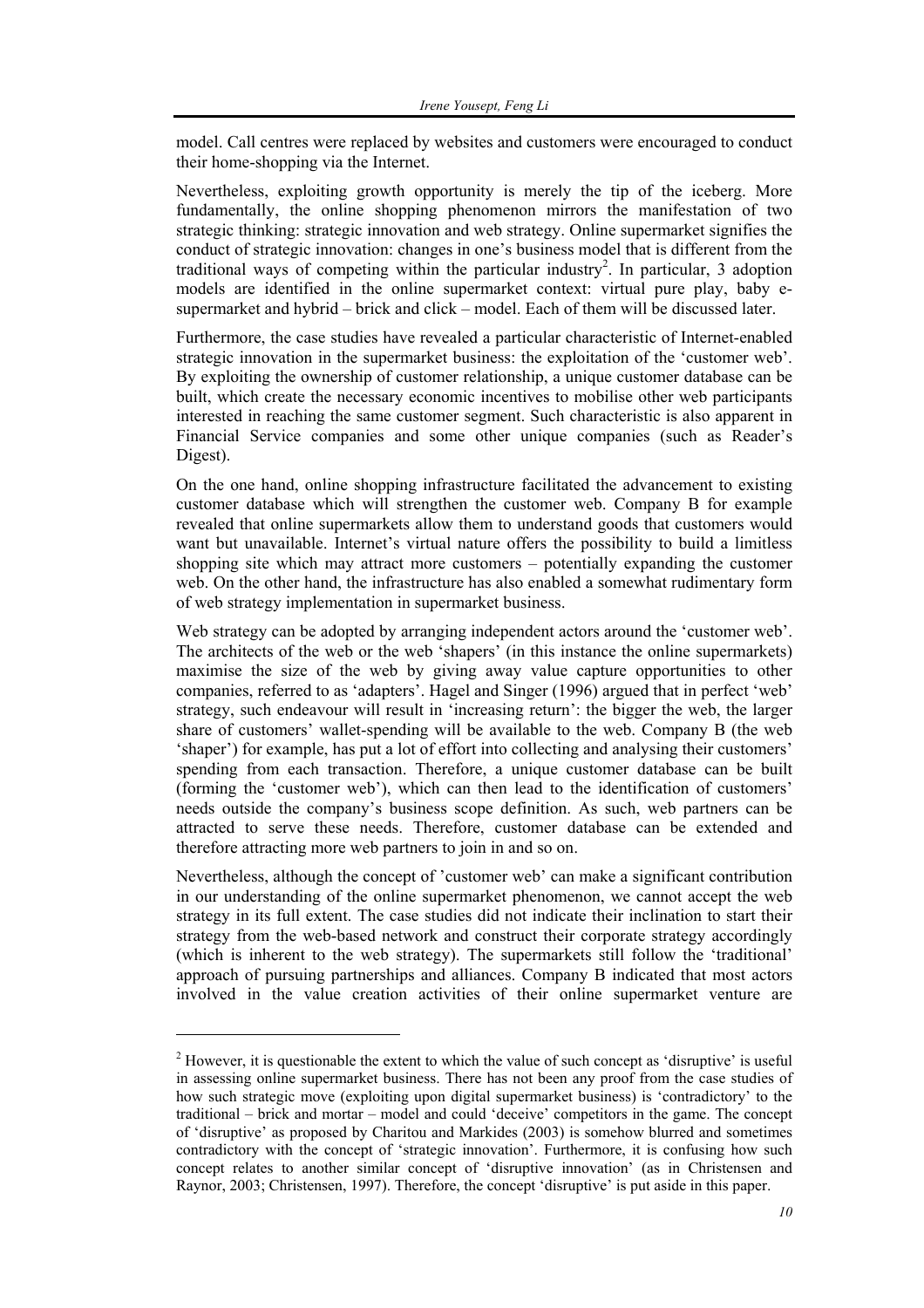strategically *chosen* by the web shaper, involving formal agreements (a form of network governance rejected by web strategy theory). We expect that online supermarkets can only exploit this strategy when they choose to *fully* embrace certain 'online channel manager' roles for their customers, such as: portal or infomediary (see the next discussion on personalisation).

The current online supermarket phenomenon can be interpreted as a combination of a 'primitive' form of web strategy and traditional embedded organisational perspectives of network level strategies (as in De Witt and Meyer, 1998). This is illustrated in figure 2: online shopping infrastructure has enabled the customer web to be a platform around which different actors are organised. There is a positive feedback loop to it. When more partners are arranged around the customer web, a richer profile of customer segment is resulted; hence more partners can be pooled in, setting in motion a powerful increasing return loop.



*Figure 2: Strategic Innovation through Customer Web in Online Supermarket* 

The 'customer web' enabled strategic innovation is particularly reflected in two phenomena of strategic changes in the supermarket industry: grocerification and personalisation.

### *5.1.1 Grocerification: The Supermarkets Effect*

The strategic innovation inherent to online supermarket has extended the players' business scope definition to include new services in addition to food/grocery. With large customer base, supermarkets can cross sell different products. Particularly, players can now explore opportunities from non-groceries, where profit margins are much higher.

Such redefinition confirms the significance of 'core competence' in exploiting opportunities of strategic innovation (Hamel and Prahalad, 1994). For example case study B did not narrowly understand their businesses as 'grocery provider' but as 'value provider' based on their perceived core competence of 'managing customer ownership by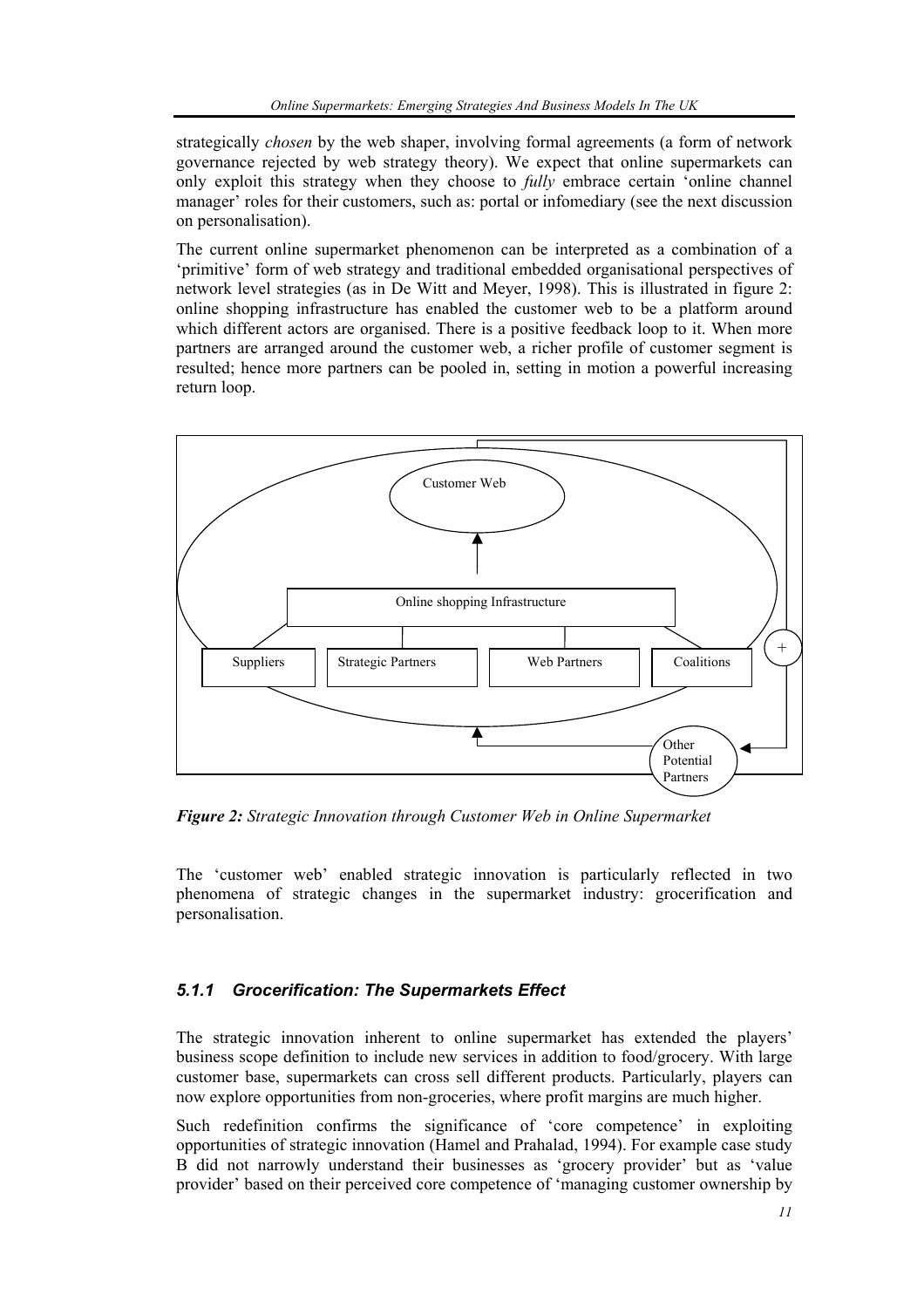providing value'. Such reconfiguration of business definition is not strictly novel as supermarkets have long pursued this strategy particularly those pioneering with the hypermarket concept (e.g., Wal-Mart and Carrefour).

However, stores' offerings were always restricted by space and high cost of customer acquisition. Internet has now enabled limitless opportunities to sell different products and services. We refer to it as 'grocerification', applying principles of grocery retailing to other products /services – convenience with high value for money –using the Internet as a cheap medium to acquire customers.

…we have a whole range of online divisions: (Finance), (Telecom) and (Grocery)… The primary link (between these different offerings) is (our) brand, providing great value to customers. Internet technology is crucial as a primary medium to acquire customer… which is cheaper than say communicating via call centre.

#### *(UK IT Director of Company B)*

In parallel to the positive feedback loop (as in figure 2), grocerification encourages customer 'lock-in'. By providing different offerings to customers, more share of customer's wallet-spending will be captured, catalysing more insights on their buying behaviour (i.e., a stronger customer web). This leads back to an even more expanded offerings fulfilled by suppliers, network, web or other partners, therefore more money will be spent and so on.

Business scope redefinition has challenged the basic norms in the supermarket industry and new markets being explored, a tendency we refer as the 'supermarkets effect'. Some strong supermarkets have now facilitated price efficiency and better services in a number of industries. In fact, in our current research, it has been revealed that Supermarkets represent a significant threat to Financial Service industry and are increasingly eating into the market share of existing players in the sector.

Based on customer web, critical mass should be established by strategically choosing appropriate actors in the business model. Company B is seeking to pursue this approach. By creating a large number of strategic alliances, they offer a wide range of products/services/solutions to become the ultimate household's partner. During the interview, their IT/Logistics Director pointed out the importance of traffic generation in building critical mass and momentum.

When such momentum has been built, an online supermarket has the opportunity to become 'customer magnets' or 'category destinations', which control the electronic channel by being the sites that provide customers with virtually everything they could want similar to the concept of 'category killer' in the offline world. Ghosh (1998) predicted that customer magnets will be able to shape a particular industry, controlling customer access to suppliers and subtly sway customers' choices. Supermarkets will become customers' door to the outside world, determining the products/services they can access. As such, the promise of *increasing return* from 'customer web' enabled strategic innovation can be *fully* realised. Therefore players will benefit from competitors lock-out in parallel with customers lock-in, two conditions leading to ultimate profit booster (Hamel, 2000).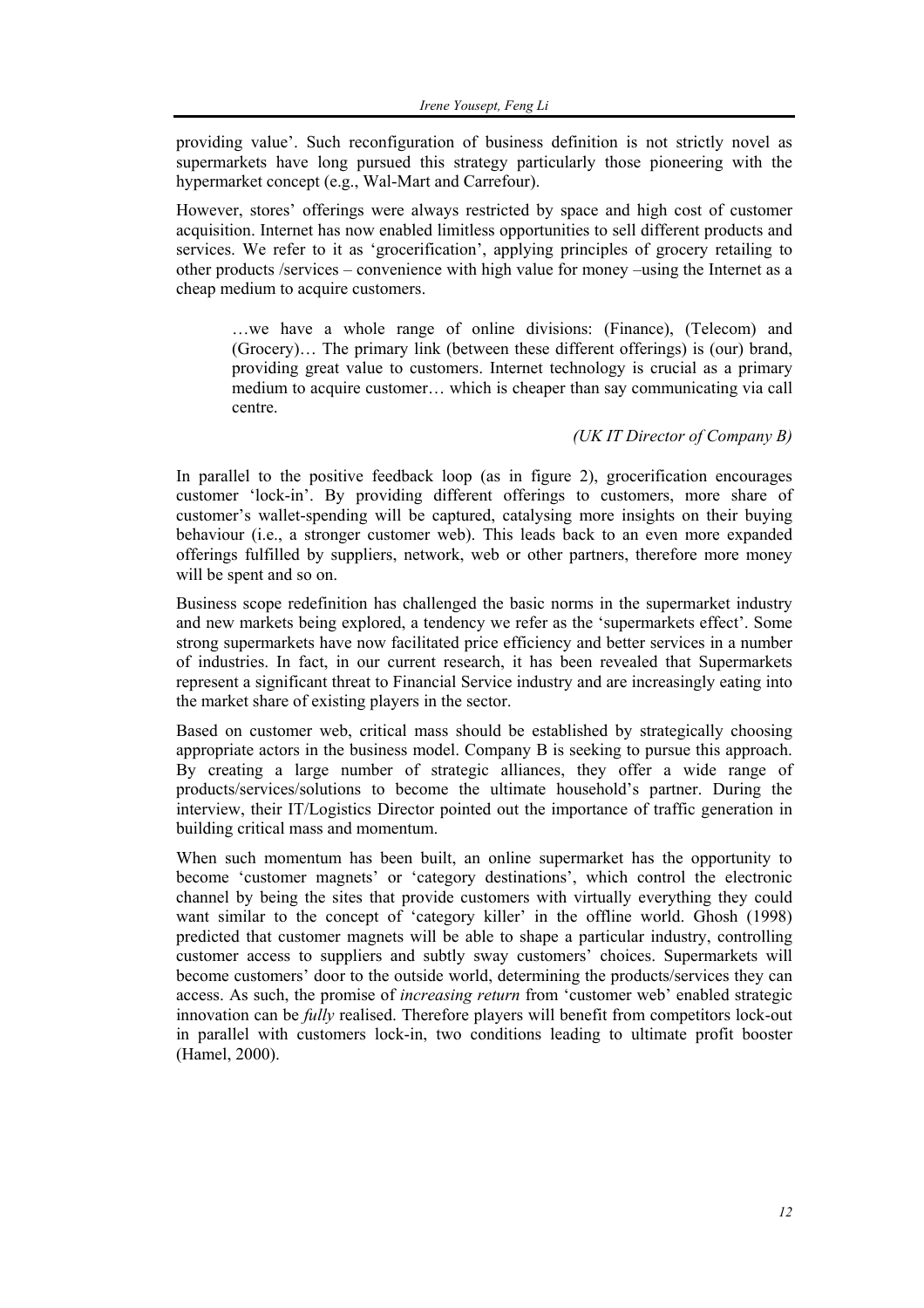### *5.1.2 Personalisation: Going Another Mile*

'Personalisation' is one of the most discussed subjects of digital businesses. It mirrors an extra mile for online supermarkets to amplify their exploitation of customer web in performing strategic innovation – taking the customer magnets to a bigger audience.

Online channel enables each customer to enter his/her own point of contact with e-tailers, making it possible for supermarkets to provide personalised offerings to different customers. Targeted promotions and category management can be conducted with virtually no cost, enabling optimisation of wallet-share spending from customers. Nevertheless, there is a high degree of uncertainties in customer uptake. The E-commerce General Manager of company A has clearly expressed doubts about this.

Personalisation holds a unique role in strengthening the relationships between online supermarkets and their customers. It mirrors a strategic movement of e-supermarkets in becoming customers' online channel manager. If this scenario materialises, different sets of web members can be arranged for distinct market segments. Therefore, an online supermarket can be utilised to present a trusted gateway to the World Wide Web – a true customer portal.

The literatures have also proposed some innovative personalised services. Smaros and Holmstrom (2000) for example proposed an idea borrowed from supplier-retailer inventory management (e.g., Vendor Managed Inventory and Collaborative Planning Forecasting and Replenishment). They argue that electronic link will enable access to customer information, allowing online supermarket to actively manage customer household needs. Continuously-needed items are automatically replenished by the retailers. New technologies such as RFID (Radio Frequency Identification<sup>3</sup>) are expected to contribute to such concepts. This mirrors a step further in customer relationship management. A lot of pessimistic views were expressed by the case studies, mostly due to failures with such attempts previously (e.g., by Streamline).

## **5.2 Several Issues In Designing The Business Model Of 'Customer Web' Enabled Strategic Innovations**

Online supermarket signifies the conduct of strategic innovation; players challenge the rules of the game by extending their value proposition to an online home-shopping service. From such redefinition, then business processes, value network and other elements of 'how' are redesigned, calling for the whole redesign of business model itself to be able to exploit the benefits of 'customer web'. Figure 3 below describe such process.

l

<sup>&</sup>lt;sup>3</sup> RFID is a technology that implants tiny transmitters into goods (www.ecommercetimes.com)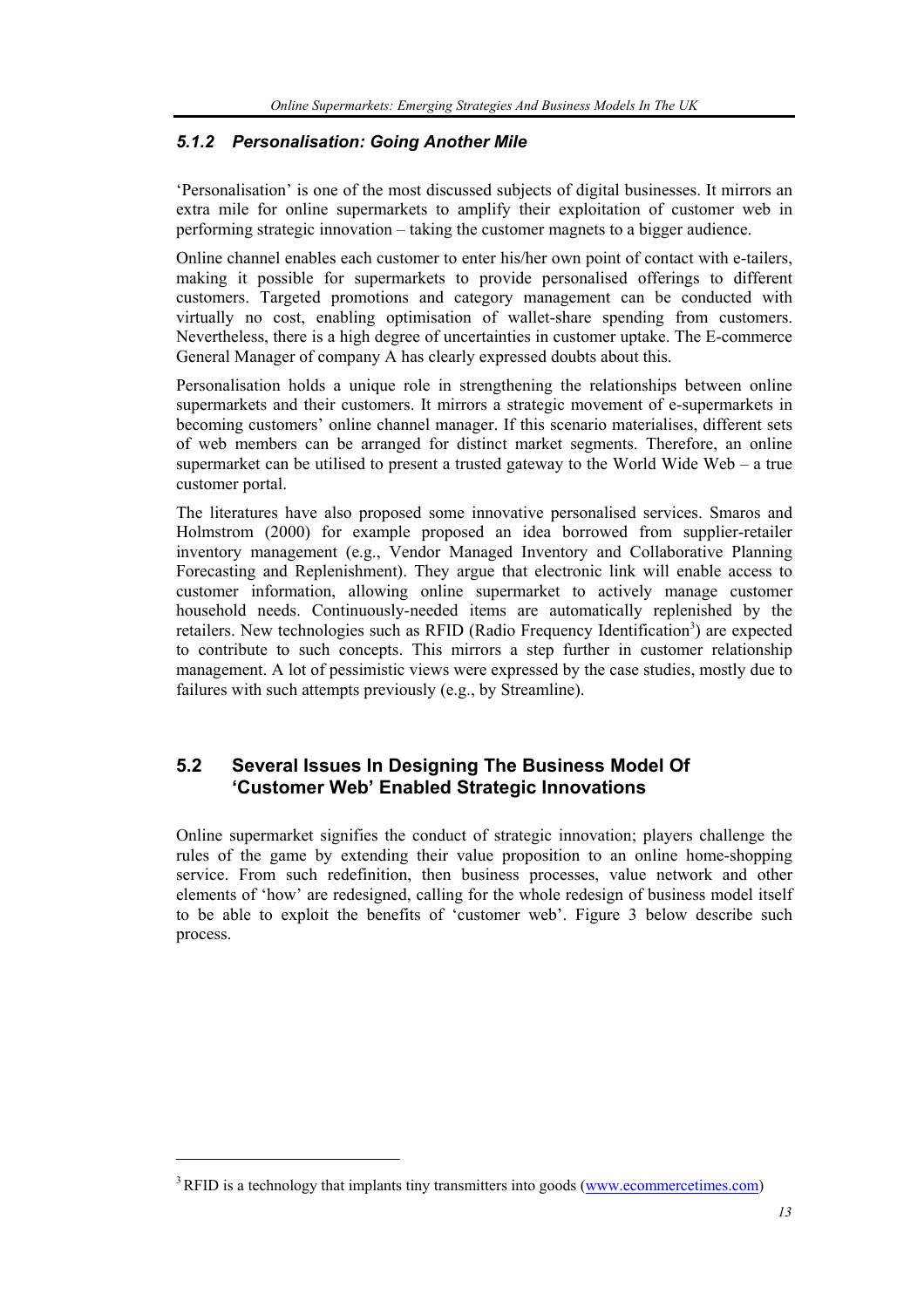

*Figure 3: Strategic Innovation Process in Online Supermarket* 

Such redesign of business model involves a complex process design within and beyond organisational boundaries, along with investments and management of infrastructure.

## *5.2.1 Online Shopping Fulfilment Model & Delivery Service Model*

Online shopping fulfilment model is an important decision in adopting online supermarket ventures, representing one of the most expensive investments in infrastructure. It determines process redesign in a supermarket business when one offers online shopping services. For this, the consideration of business volume is critical. Company A for example believed that dedicated fulfilment centres would not work for their current online business volume. They argued that operational profit was difficult in a dedicated picking centre due to the high cost associated (initial investment cost, daily fixed cost and cost of unsold grocery).

The case studies have provided us with valuable insight: infrastructure and process design, coupled with customer uptake are critical success factors in profitability and viability of online shopping business models. Decisions on placing different fulfilment centres as well as different areas-of-delivery served have to be based on the optimum trade-off between scale economies and process efficiency. Different models of delivery are needed to cater for the differences of products' nature.

In medium term, we expect that supermarkets will move to a mixed model: dedicated fulfilment centres in densely populated areas (and high demand of online supermarket shopping), and in-store fulfilment in areas with less online shopping activities. Nongrocery offerings can mostly be based on a dedicated fulfilment model or completely outsourced to third parties (as in company B). 'Hybrid' model may also be incorporated in with in-store fulfilment models in the long run. Such move will entail a major process redesign and learning for the players.

The delivery service model is also an important factor in determining process design of online supermarket venture. Processes related to the last mile problem – delivery staff and van running-depreciation – entail a significant percentage in the overall cost related to online supermarket processes (approximately 28.8% of total cost for in-store fulfilment model and 44.8% for dedicated fulfilment model, www.ft.com). Therefore, these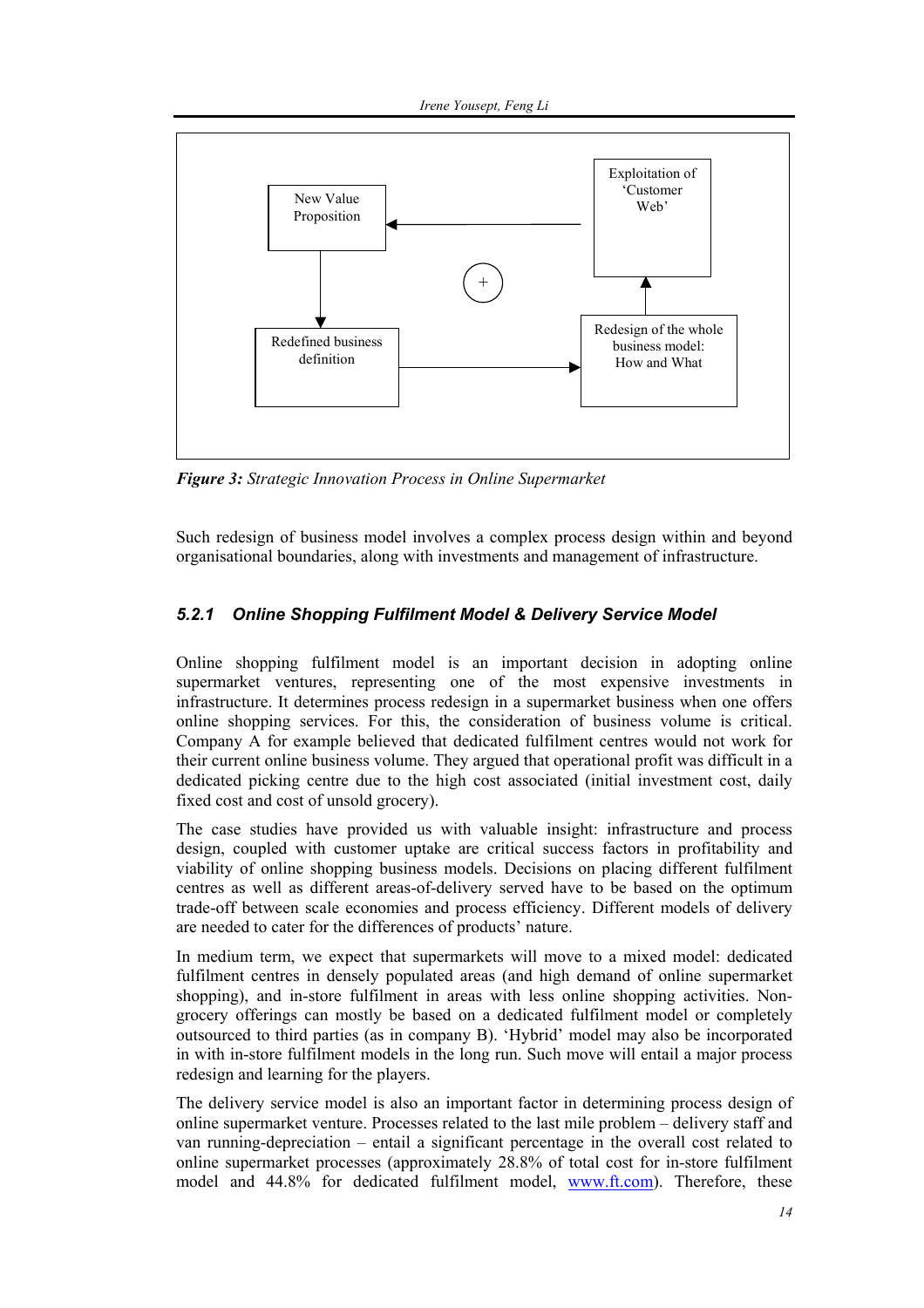processes should be optimised to ensure high levels of efficiency and effectiveness, which can prove to be difficult in practice. To overcome this, one of the cases imposes differential pricing strategy to 'educate' customers in choosing their delivery time to optimise capacity utilisation.

Moreover, both case studies reveal that they are not prepared to be too 'adventurous' in designing their delivery service model and will stay on the attended delivery at least for the foreseeable future. Even if they were to offer unattended delivery concept, they believe that the UK market would only prepare for delivery box.

### *5.2.2 Emerging Models of Online Supermarket Adoption*

During the conduct of qualitative online survey as well as discussion with key informants in both case study companies, three adoption models of online supermarket were identified. They are virtual pure play, baby e-supermarket and hybrid – brick and click – model. In each adoption model, some pattern relating to the related business model can be drawn, hence this understanding is essential to address the research question posed in this paper. As such, they are discussed in this section.

**Virtual pure plays** are non-supermarkets that come to the online supermarket arena with an online-only offering. They build businesses either by performing partnerships with existing supermarkets/food providers or starting from scratch and investing in warehouses. The model benefits from a new system to fully exploit new opportunities offered by Internet to supermarket shopping. Nevertheless, brand building is very expensive. There is also a major disadvantage in economies of scale. Within the UK market, The FoodFerry is the only virtual pure play.

**Baby e-supermarkets** are those online-only subsidiaries of existing supermarkets– with their own e-brand name. E-supermarkets can exploit new avenues brought about by the Internet using radically different business model (without legacy issues), while the parent supermarket can continue to operate in existing ways. Christensen and Raynor (2003) argued that such a model ensures adequate resources and attention to the new venture. Nevertheless, the parent's brand strength is usually not transferable, therefore baby esupermarket needs to build customer base from scratch. In the UK, the only player in this category is Ocado from Waitrose.

**Hybrid models** are the most widely adopted model, as evident in both case studies. Existing players extend their offline operations to include online offerings under the same brand name. The adopters do not believe that the future of supermarket business is fully online, and the bulk of their business still comes from the traditional channels. Nevertheless, they seek growth from online customers. In the UK, players in this category are: Asda @t Home, Sainsbury's To You, Iceland.com, Tesco.com and WaitroseDeliver.

### *5.2.3 Barriers To Online Supermarkets*

The case studies have revealed that for online supermarkets to take off, players must solve several problems. Firstly, security and performance should be continuously perfected and players must change customers' mindset to confidently adopt virtual shopping. Secondly, e-supermarkets need to fully develop their infrastructure. Integration between online shopping system and the back end processes is crucial.

Thirdly, supermarkets need to accelerate their strategic learning and optimise processes (Torsilieri and Lucier, 2000). Players need to fully eliminate problems in deliveries and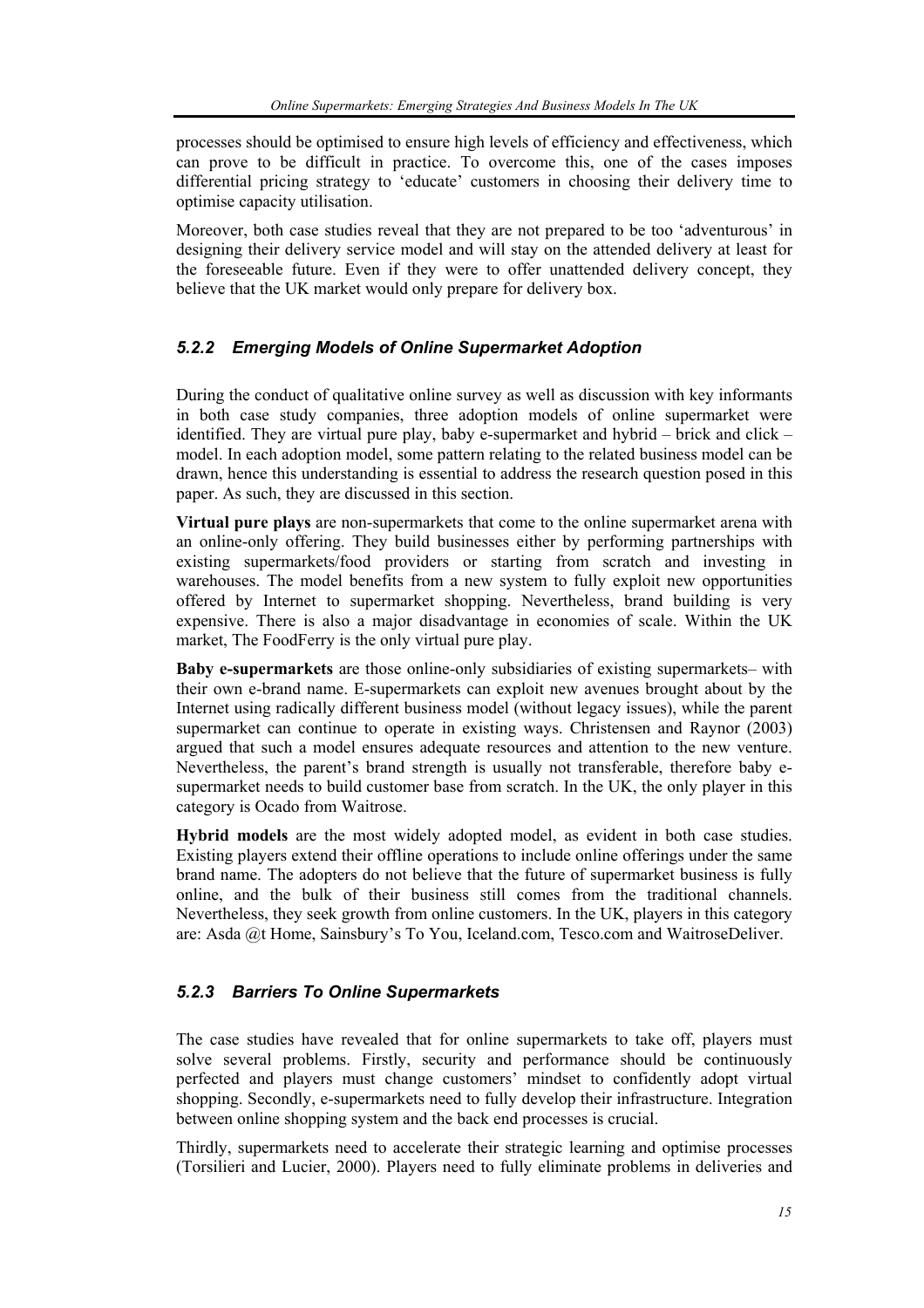product picking and minimise customers' complaints. Customers should be guided through their learning curve in online shopping quickly and 'educated' to shop with profitable basket sizes (company A pointed out an average size of £74 to be profitable).

Fourthly, players need to strategically map out the roles of different channels, optimising their complementarities in effectively and efficiently delivering value. This is crucial to avoid unnecessary (large) investments in different digital channels. Company A for example needed to abandon a particular digital channel after investing millions of pounds in it due to difficulties in attaining acceptable level of business. E-supermarkets should aim to retain repeated purchases in different channels.

Despite the fundamental changes that online supermarket may bring forth, the success of such venture is dependant on many uncertainties. There is a major growth opportunity from digital shopping to compensate the increased difficulties of physical expansion of supermarket players in the UK. Nevertheless, the low margin inherent to food retail sector, coupled with (extremely) 'physical' nature of food (i.e., the relatively short period of its freshness, which means that logistic issues related to food retail business are more complicated than other retail sector) has resulted in great difficulties of materialising the low-cost provision of digital business. Players cannot simply adopt the 'popular' – amazon.com type – e-tailing model. Furthermore, there are still a lot of pessimistic views in the volume of the business. The case studies have revealed that players are still experimenting with different models. From the financial point, there is yet to be seen a significant business benefit case for online supermarkets when compared to the overall supermarket retail business.

# **6. Six Variables Of Online Supermarkets' Business Models In The UK: Some Emerging Tendencies**

From both phases of empirical work, we identified that business models of online supermarkets normally need to deal with six different variables. Firstly, in terms of **channel development and integration**, online supermarkets may pursue a strategy somewhere in the continuum of single to multiple channels. For online only adopters to survive, strong backing from incumbents is essential. The small percentage of online market within the total grocery industry  $-0.8\%$  in the UK – presents as a major drawback for this model—questioning its viability in the future. For adopters of multi-channel integration (from branch to wireless devices), efficiency, effectiveness and complementarities of different channels need to be considered in managing multi-channel shopping. Channel portfolio management needs to be pursued along with a seamless view of customer relationship across different channels.

Secondly, in terms of **business scope definition**, online supermarket retailers may be somewhere between a grocery provider to a full household needs provider. The later typically offer a wide breadth of food/non-food offerings. Supermarkets have now entered others' market. They usually sell goods/services provided by established players in the areas, stretching their brands to cross sell new offerings. In terms of revenue generation, such redefined business scope potentially offers a better room for profit margin and can even possibly be the 'holy grail' of online supermarket business model due to the difficulties related with online food retailing. The virtual nature of online business has removed the physical constraints in pursuing grocerification to become a customer magnet.

Thirdly, an online supermarket's business model may differ in terms of **value network.** One can fall somewhere on the continuum of 'heavily networked' to 'discrete'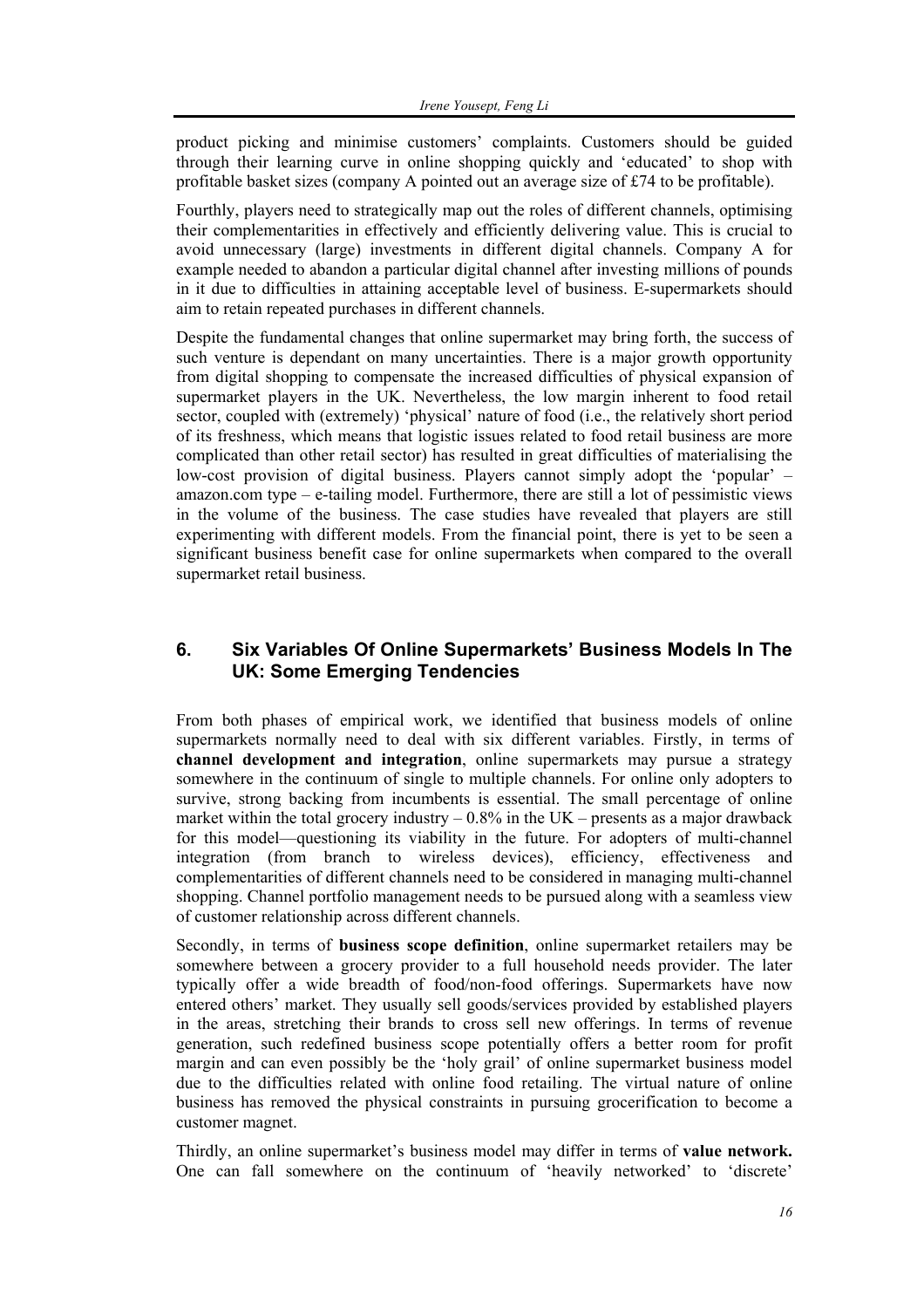organisation. In addition to non-food providers, collaboration also include suppliers (e.g., in managing product information in online supermarkets' sites), selected competitors (e.g., in building common standards). If customer demand reaches critical mass, we can see a whole new arrangement of value chain based on online supermarkets in parallel to the current value chain (which is built on traditional supermarkets' arrangement). Different types of partners (web partners, suppliers, coalitions, alliances, etc.) may be positioned differently in creating and delivering customer value.

Fourthly, online supermarket retailers can differ in terms of their **fulfilment models**: dedicated fulfilment centre, in-store fulfilment centre, or a combination of both. Dedicated picking centre is beneficial in terms of capability of handling more volumes, reduction of error handling, non-disruption to existing channel, virtually life inventory to customers and reduction of cost through higher automation/improved accuracy. Nevertheless, this model bears high fixed and start-up costs, hence will not work without a significant volume. Non-grocery offerings such as books may well adopt a separated dedicated picking centre model. Only Ocado fully adopts this model, hence it will be interesting to see how viable they will be in the near future.

Online supermarkets can also piggy-back on the existing infrastructures, adopting the instore fulfilment model. This model is easier to start with because high investment is not necessary and supermarkets do not have to fulfil certain business volume. In-store picking also ensures a consistent experience of traditional and digital shopping for customers. Nevertheless, as the volume goes higher, online operation may cannibalise the store's operation.

Fifthly, online supermarket business model can be based on the level of **personalisation** in providing the offerings and in point of contacts with customers based on different shopping habits. If successful, a supermarket retailer can provide a gateway to customers in viewing their household needs.

Sixthly, based on their **differentiation strategy**, the business model of an online supermarket can vary from low cost to premium niche. All players are pricing their products identically to their store-based offerings. Hence, online-driven pricing strategy only differs in terms of delivery prices and or minimum basket size. In the low-cost model, delivery price are usually lower, offers are usually targeted for lower middle and working class. In contrast, premium niche usually are targeted for professionals in big cities. Offerings may include premium priced life-style solutions, such as niche travelling and party organising. In all cases, online supermarkets are trying to create an emotional binding with its customers by providing a centre of learning and community.

# **7. Summary And Future Research**

In answering the research question of: ""How the adoption of B2C Internet enterprises are materialised in the design of UK supermarkets' business models?", this research has reviewed previous studies on the use of Internet commerce in supermarket retailing and highlighted a framework to investigate online supermarkets' business models. Recent empirical evidence from online survey of 6 major online supermarkets in the UK as well as in-depth case studies of two leading players is used to examine to what extent such tendencies are happening in the UK; and a series of related issues are discussed.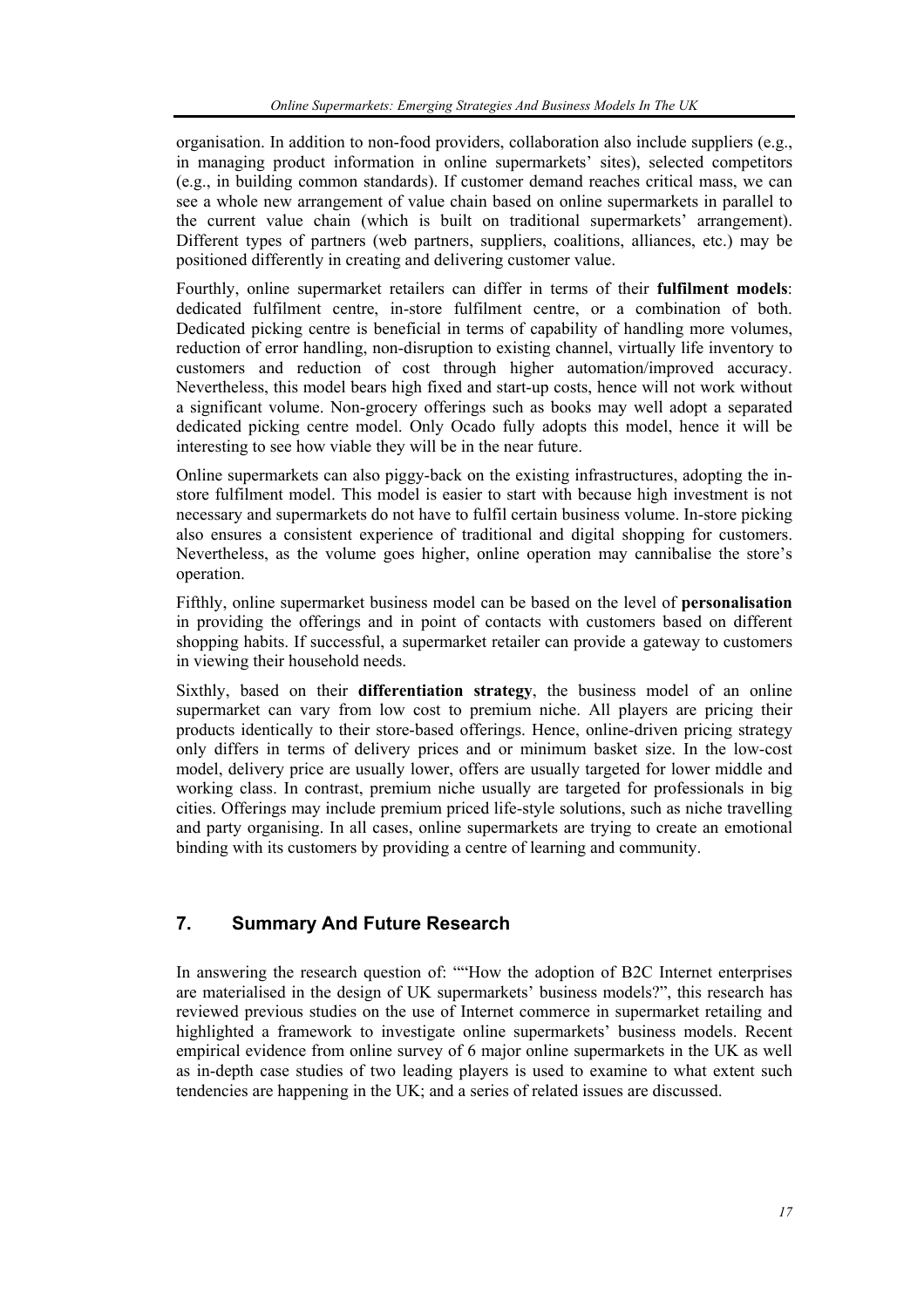# *7.1 Some Emerging Tendencies From The Empirical Work*

In the survey, we see the move towards a new style of supermarket shopping: anytime, anywhere and anyhow (with any access device). Upon different arrangement from single to a complete portfolio of channel mix, players are increasingly trying to take customers beyond their online shopping learning stage as soon as possible. Capitalising on their online arms, supermarkets are providing new offerings outside groceries and creating new bundles of products/services. The survey and desk-based research have also shed lights on different approaches adopted by UK players in online supermarkets' operational design. They include the fulfilment and last mile issues. Players are still struggling to achieve operational margins due to high cost in fulfilling customers' demand.

The case studies further confirmed these tendencies and revealed a series of new trends. Online supermarkets are capitalising upon their core competence (unique customer database) to redefine businesses in search of new strategic opportunities. Inherent to such Internet enabled strategic innovation is the 'customer web', on which different types of actors are arranged to create and deliver value.

In particular, two phenomena are identified, which are 'grocerification' personalisation. Firstly, online supermarkets are now moving towards household providers by applying the principles of grocery retailing (convenience and high value for money) to other offerings and exploit Internet as a cheap medium to acquire customers. To exploit increasing return, online supermarkets are investing to become customer magnets, exploiting opportunities associated with customers lock-in and competitors lock-out. Lastly, online supermarkets can become customers' online channel manager/partner through personalisation, providing customers with a gateway to the world wide web.

## *7.2 Online Supermarket Business Models*

Online supermarket reveals the positive feedback loop of strategic innovation process involving exploitation of 'customer-web' whilst calling for the redesign of business model itself. The case studies have shed some lights on some main issues. Firstly important considerations on shopping fulfilment were highlighted, which include picking and delivery service model. Secondly, online supermarkets' adoption models were identified. They are virtual pure play, baby e-supermarket and hybrid – brick and click – model. The case studies have further pointed out several problems for supermarkets to take off: security and performance, infrastructure, learning curves for supermarkets and customers to attain profit margin and complementarities and integration of different channels in creating value.

Similar to the banking industry, the Internet has catalysed a stream of innovations in the supermarket industry – leading to the exploitation of new strategic opportunities. The differences between both industries in Internet shopping adoption mainly stem from the nature of offerings. In banking, most offerings can be delivered virtually but supermarkets need to emphasise physical movement of products. Therefore the infrastructure invested and value proposition for online adoption are particularly different.

Particularly, the study has identified six different variables in designing online supermarket business models to exploit the benefits of 'customer web' enabled strategic innovation. They are channel development and integration, business scope definition, value network, fulfilment model, level of personalisation and differentiation strategy.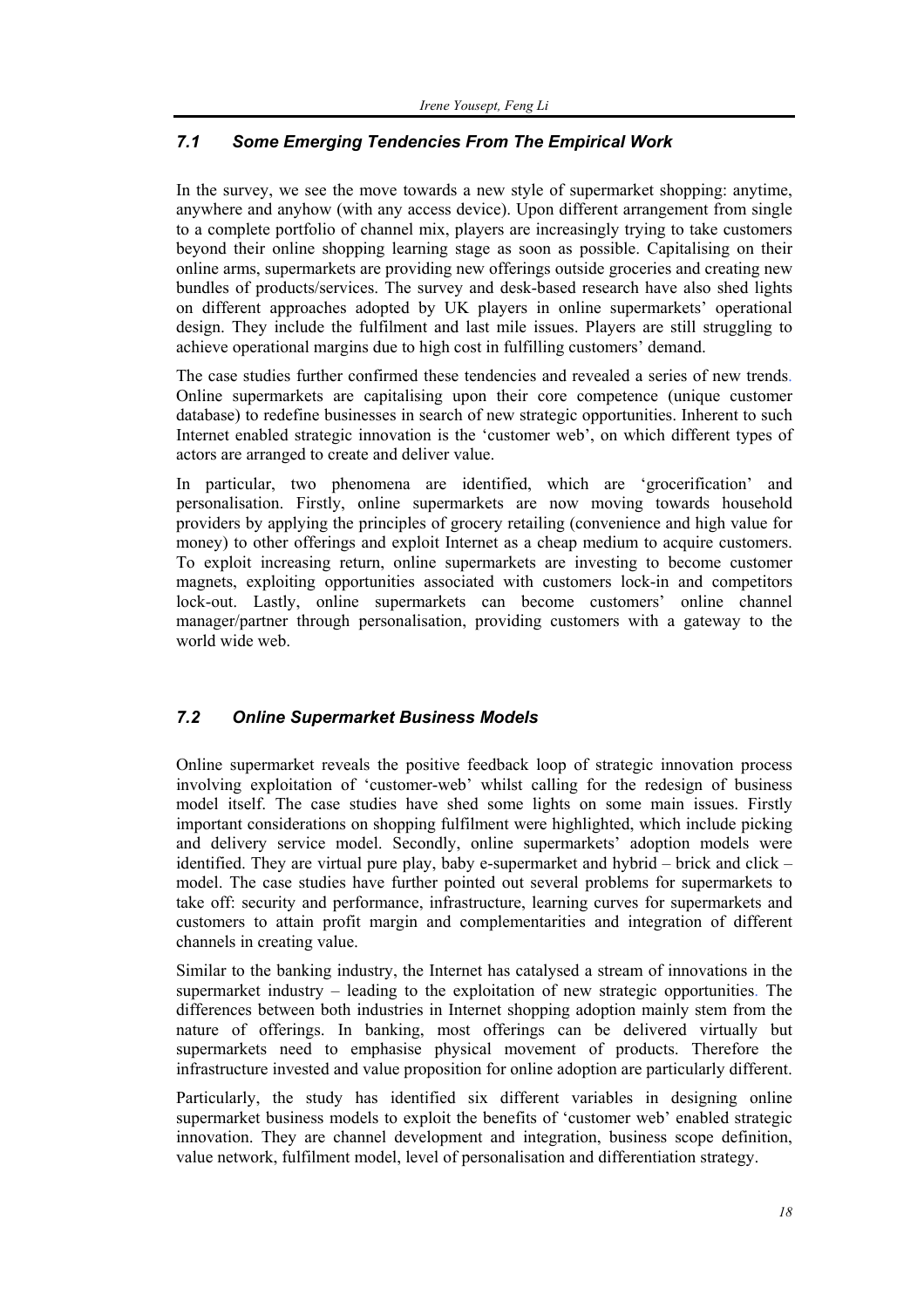#### *7.3 Future Research*

This is a rapidly evolving area with a lot of uncertainties. Therefore, further studies are clearly needed. Firstly, the emergence of new technology – especially RFID – needs to be closely watched in relation to online supermarkets' development. The case studies have revealed its significant potential in revolutionising supermarket industry's supply chain and customer relationship. Secondly, given that some elements of business model are becoming more obvious, it is necessary to examine some of these aspects in detail and paint a general picture of how online supermarket is evolving in the UK. Thirdly, one issue that has not been discussed in this paper is consumer reactions to various new strategies and models and new business practices. Fourthly, more in-depth case studies are needed in other industries to investigate to what extent some of the strategic innovations are generic rather than industry specific. Fifthly, from the theoretical perspective, a better framework for business model is needed to better analyse the impact of digital business adoption into one's business model design. Therefore, more in-depth research is needed in this manner.

## *7.4 Concluding Remarks*

This study has looked at the value of different strategic concepts and their applications in online supermarket practices. During the conduct of the analysis, valuable learning can be particularly drawn. Firstly, the business model framework by Hamel has proven useful in integrating different aspects related with the online supermarket business. Nevertheless, the vast numbers of strategic elements included in the framework may be somewhat too broad that there is a danger of falling into an 'encyclopaedia' approach of analysis. As such, some in-depth strategic concepts such as "core competence" and "strategic resources" may not receive justifiable attention.

In this research, therefore, not all the concepts within Hamel's framework are discussed thoroughly and the discussions are restricted to integrating those interesting issues highlighted by existing literatures in the online supermarket business. It is perceived that for future studies on similar matters, an improved framework on business models may be needed. This should focus on: value proposition, revenue generation and pricing, value chain configuration, customer group and customer relationship.

Secondly, the value of 'strategic innovation' in understanding the online supermarket business (Charitou and Markides, 2003) and its role in achieving competitive advantage is not as clear cut as it was argued to be. The relationship between "what", "how" and "who" of the business definition has proven very useful in understanding how different concepts of business model relate to one another (as demonstrated in the strategic innovation process, figure 3). Nevertheless, in explaining how such strategic moves could generate competitive advantage, the theory is somehow flawed. It is true that the pioneer of online supermarket business in the UK has enjoyed first mover advantage in acquiring market share in *online* food retail business. Nevertheless, to be able to *completely* win the supermarket retail market share and beat other incumbents as well as traditional competitors by such a move (which is argued to be the value of strategic innovation (Markides, 1999a; Markides, 1999b; Markides, 1999c; Markides, 1997)) is arguably *too* naïve.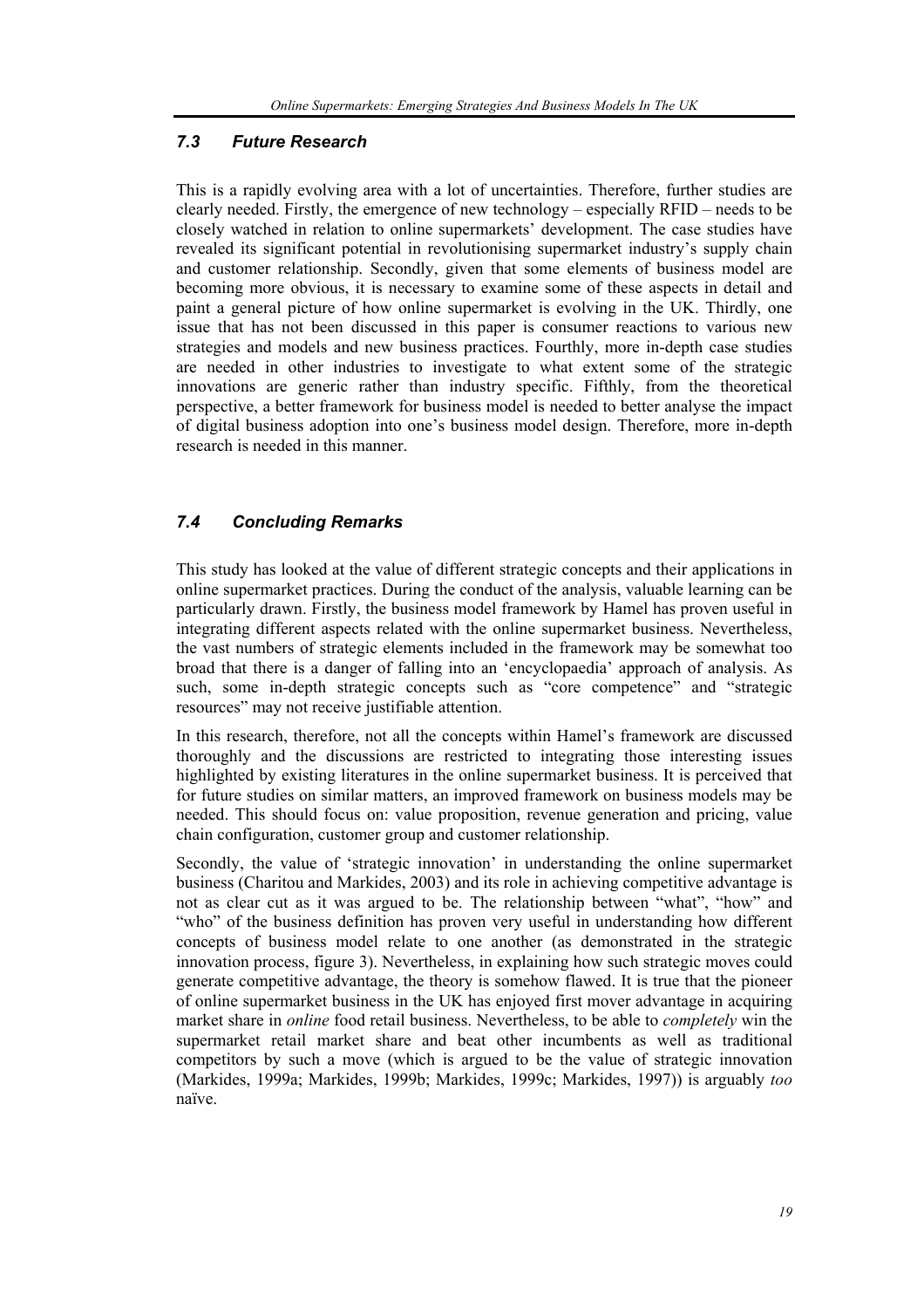#### *Acknowledgement*

We wish to thank all individuals and companies who have contributed to the project. They have been instrumental in providing the material for this research. Without their cooperation this paper would not have been possible. We would also like to express our gratitude to the online shopping team.

#### **References**

- Afuah, A. and Tucci, C. L., (2003): "Internet Business Models and Strategies: Text and Cases." McGraw-Hill, Boston.
- Allen, E. and Fjermestad, J., (2001): E-commerce marketing strategies: an integrated framework and case analysis. Logistic Information Management Vol. 14, No. 1/2 pp. 14-23.
- Amit, R. and Zott, C., (2001): Value Creation in E-Business. Strategic Management Journal Vol. 22, No. pp. 493-520.
- Anckar, B., Walden, P. and Jelassi, T., (2002): Creating Value in online grocery Shopping. International Journal of Retail & Distribution Management Vol. 30, No. 4 pp. 211-220.
- Boyer, K., Hult, T., Splinder, M. and Santoni, R., (2003): Bridging the Last Mile: Online Shopping in UK and US, MIT Sloan School of Management.
- Burt, S. and Sparks, L., (2003): E-commerce and retail process: a review. Journal of Retailing and Consumer Services Vol. 10, No. 2003 pp. 275-286.
- Charitou, C. D. and Markides, C. C., (2003): Responses to Disruptive Strategic Innovation. MIT Sloan Management Review Vol. 44, No. 2 pp. 55-63.
- Chesbrough, H. and Rosenbloom, R. S., (2002): The Role of Business Model in Capturing Value from Innovation: Evidence from Xerox's Corporation's Technology Spinoff Companies. Industrial and Corporate Change Vol. 11, No. 3 pp. 1-40.
- Child, P. N., (2002): Taking Tesco global. The McKinsey Quarterly Vol. 3, No. pp. 134- 144.
- Christensen, C. and Raynor, M., (2003): "The Innovator's Solution: Creating and Sustaining Successful Growth." Harvard Business School Press, Boston.
- Christensen, C. M., (1997): "The Innovator's Dillema: When New Technologies Cause Great Firms to Fail." Harvard Business School Press, Boston.
- Delaney-Klinger, K., Boyer, K. and Frohlich, M., (2003): The return of online grocery shopping: a comparative analysis of Webvan and Tesco's operational methods. The TQM Magazine Vol. 15, No. 3 pp. 187-196.
- DTI and PricewaterhouseCoopers, (2002): E-Commerce Impact Study for the Supermarket and Convinienve Sector. London, Department of Trade and Industry.
- Ellis, C., (2003): Lessons from Online Groceries. MIT Sloan Management Review Vol. 44, No. 2 pp. 8.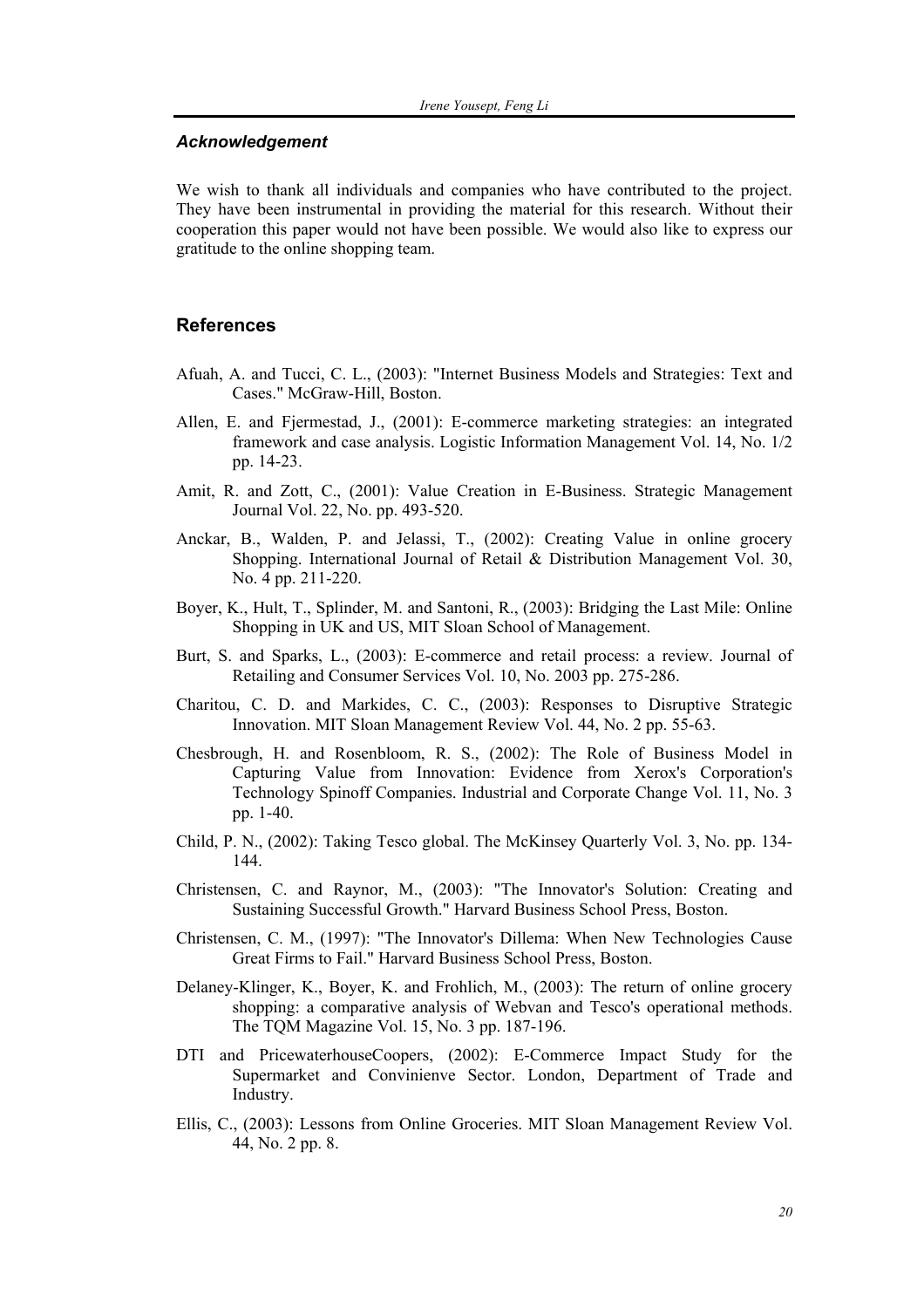- Ethiraj, S., Guler, I. and Singh, H., (2000): The Impact of Internet and electronic technologies on firms and its implications for competitive advantage, Knowledge at Wharton. **2002**.
- Hagel III, J. and Singer, M., (1996): Spider versus spider. The McKinsey Quarterly Vol. Winter 1996, No. 1 pp. 4-.
- Hamel, G., (2000): "Leading The Revolution." Harvard Business School Press, Boston.
- Hamel, G. and Prahalad, C. K., (1994): "Competing For The Future." Harvard Business School Press, Boston.
- Kamarainen, V., (2001): The reception box impact on home delivery efficiency in egrocery business. International Journal of Physical Distribution & Logistics Vol. 31, No. 6 pp. 414-426.
- Li, F., (2001): Internet Banking: From New Distributions to New Business Models. British Journal of Management Vol. No. pp.
- Markides, C., (1997): Strategic Innovation. Sloan Management Review Vol. 38, No. 3 pp. 9-23.
- Markides, C., (1999a): "All The Right Moves: A Guide to Crafting Breakthrough Strategy." Harvard Business School Press, Boston.
- Markides, C., (1999b): A dynamic view of Strategy. Sloan Management Review Vol. 40, No. 3 pp. 55-63.
- Markides, C., (1999c): Six Principles of Breakthrough Strategy. Business Strategy Review Vol. 10, No. 21 pp. 1-10.
- Mason, J., (2002): "Qualitative Researching." Sage Publication, London.
- Morganosky, M. A. and Cude, B. J., (2000): Consumer Response to Online Grocery Shopping. International Journal of Retail & Distribution Management Vol. 28, No. 1 pp. 17-26.
- Murphy, R. and Bevan, J., (2001): The nature of value created by UK online grocery retailers. International Journal of Consumer Studies Vol. 25, No. 4 pp. 270-289.
- Osterwalder, A., (2002): PhD Seminar INFORGE/HEC."E-Business Models", Lausanne, February 2002, University of Lausanne.
- Punakivi, M. and Saranen, J., (2001): Identifying the success factors in e-grocery home delivery. International Journal of Retail & Distribution Management Vol. 29, No. 4 pp. 156-163.
- Punakivi, M., Yrjola, H. and Holmstrom, J., (2001): Solving the last mile issue: reception box or delivery box. International Journal of Physical Distribution & Logistics Vol. 31, No. 6 pp. 427-239.
- Ring, L. J. and Tigert, D. J., (2001): Viewpoint: The decline and fall of Internet grocery retailers. International Journal of Retail & Distribution Management Vol. 29, No. 6 pp. 264-271.
- Roberts, M., Xu, X. M. and Mettos, N., (2003): Internet Shopping: Supermarket Model and Customer Perceptions. Journal of Electronic Commerce in Organisations Vol. 1, No. 2 pp. 32-43.
- Seitz, J. and Stickel, E., (1998): Internet Banking: and Overview. Journal of Internet Banking Commerce Vol. 1, No. 8 pp.
- Seybold, P. B., (2001): Get Inside The Lives of Your Customers. Harvard Business Review Vol. 79, No. 5 pp. 80-89.